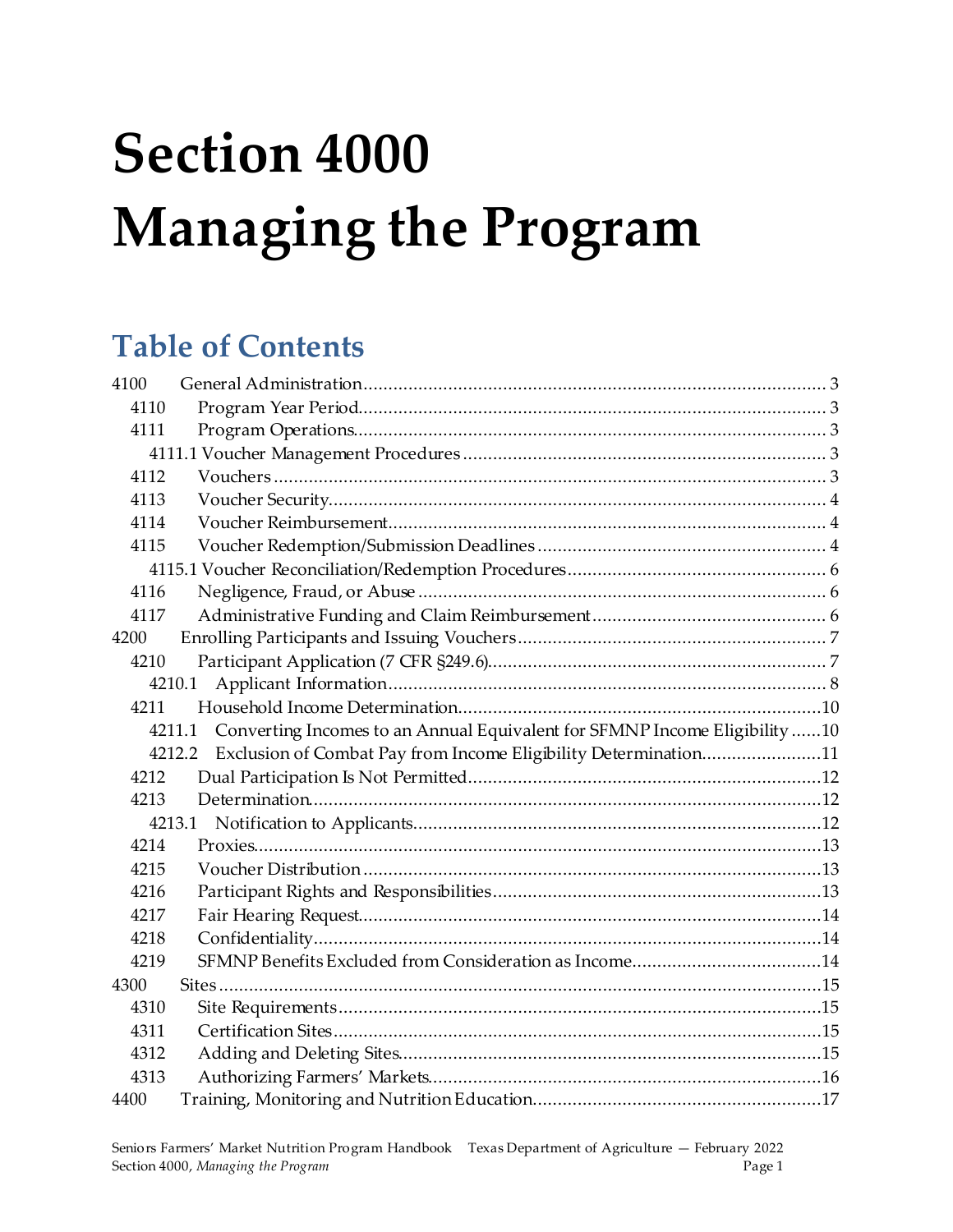| 4410 |                                                                      |  |
|------|----------------------------------------------------------------------|--|
| 4411 |                                                                      |  |
| 4412 |                                                                      |  |
| 4413 |                                                                      |  |
| 4500 | Program Administration by Farmers' Market Associations and Farmers19 |  |
| 4510 |                                                                      |  |
| 4511 |                                                                      |  |
| 4512 |                                                                      |  |
| 4513 |                                                                      |  |
| 4514 |                                                                      |  |
|      |                                                                      |  |
| 4515 |                                                                      |  |
| 4516 |                                                                      |  |
| 4517 |                                                                      |  |
| 4600 |                                                                      |  |
| 4610 |                                                                      |  |
| 4620 |                                                                      |  |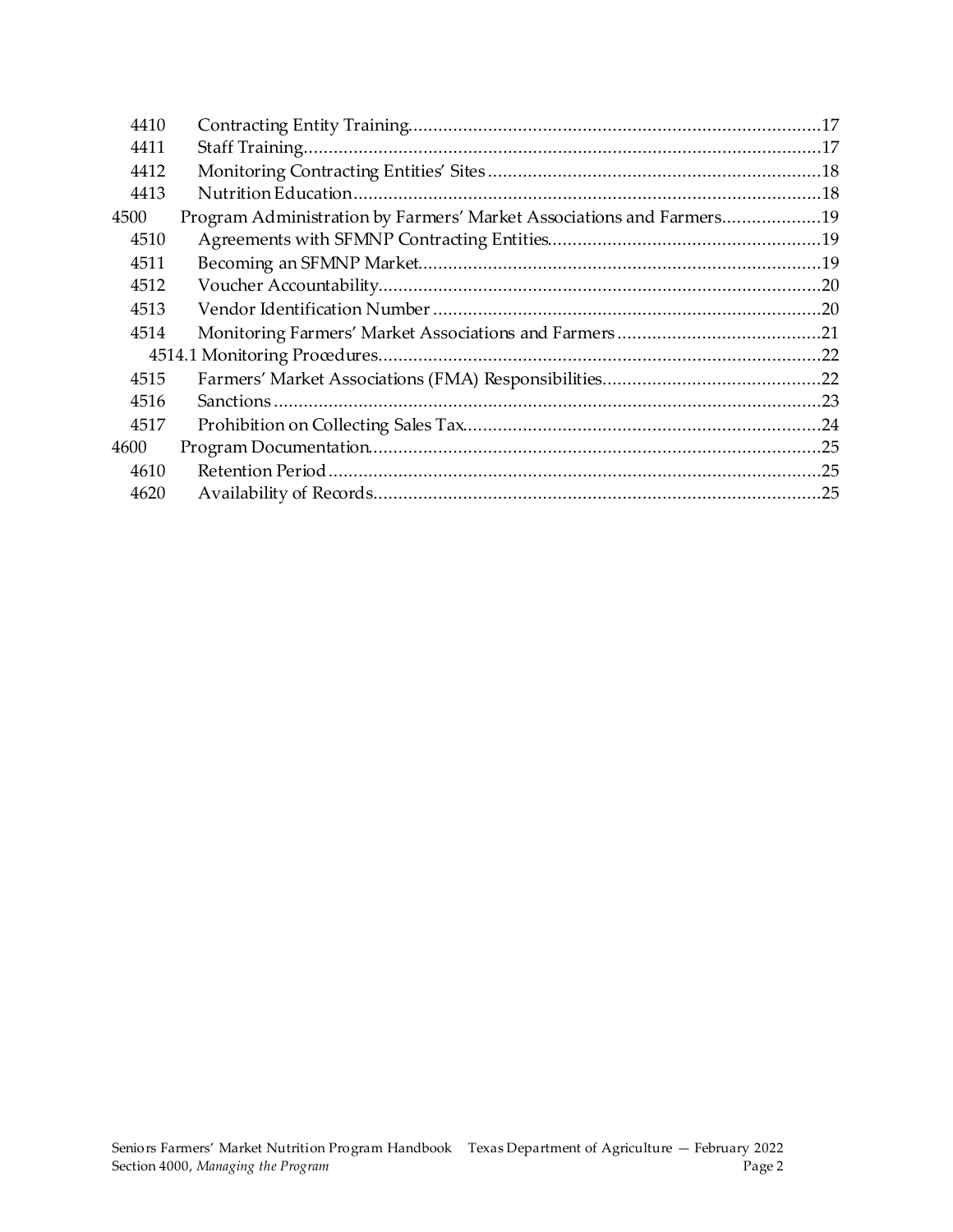## **Section 4000 Managing the Program**

## <span id="page-2-0"></span>**4100 General Administration**

#### <span id="page-2-1"></span>**4110 Program Year Period**

The Senior Farmers' Market Nutrition Program (SFMNP) operates from January through November. Vouchers must be distributed to participants by September 30 of the program year. Participants may redeem current vouchers from the date of issuances through October 31 of the program year.

Contracting Entities (CEs) may submit claims for reimbursement to TDA from March through December 15 of each program year. Claims for reimbursement must be submitted within 30 days of the end of the month in which the expense was incurred. Refer to Item 4115, *Voucher Redemption/Submission Deadlines*, for more information.

#### <span id="page-2-2"></span>**4111 Program Operations**

TDA provides vouchers to CEs. These vouchers are redeemable by program participants at local farmers' markets. CEs will distribute vouchers to SFMNP recipients.

#### <span id="page-2-3"></span>**4111.1 Voucher Management Procedures**

CEs must establish and maintain written procedures for the management, distribution, security, and accountability of vouchers. TDA will review the CEs' process/procedure for adequacy to ensure they cover, at a minimum:

- Receipt, storage, and security of voucher booklets prior to issuance;
- Transportation and security of voucher booklets from the CE to distribution site(s), if applicable;
- Security and issuance instructions for voucher booklets at the site(s);
- Distribution of vouchers to participants; and
- System for detecting and resolving voucher issuance problems at the site(s).

#### <span id="page-2-4"></span>**4112 Vouchers**

Each participant receives five vouchers valued at \$20.00 in increments of \$4.00 per voucher. Farmers and farmers' markets should only accept vouchers that are valid. In order to be redeemed at the farmers' market, each voucher must include a unique number with the current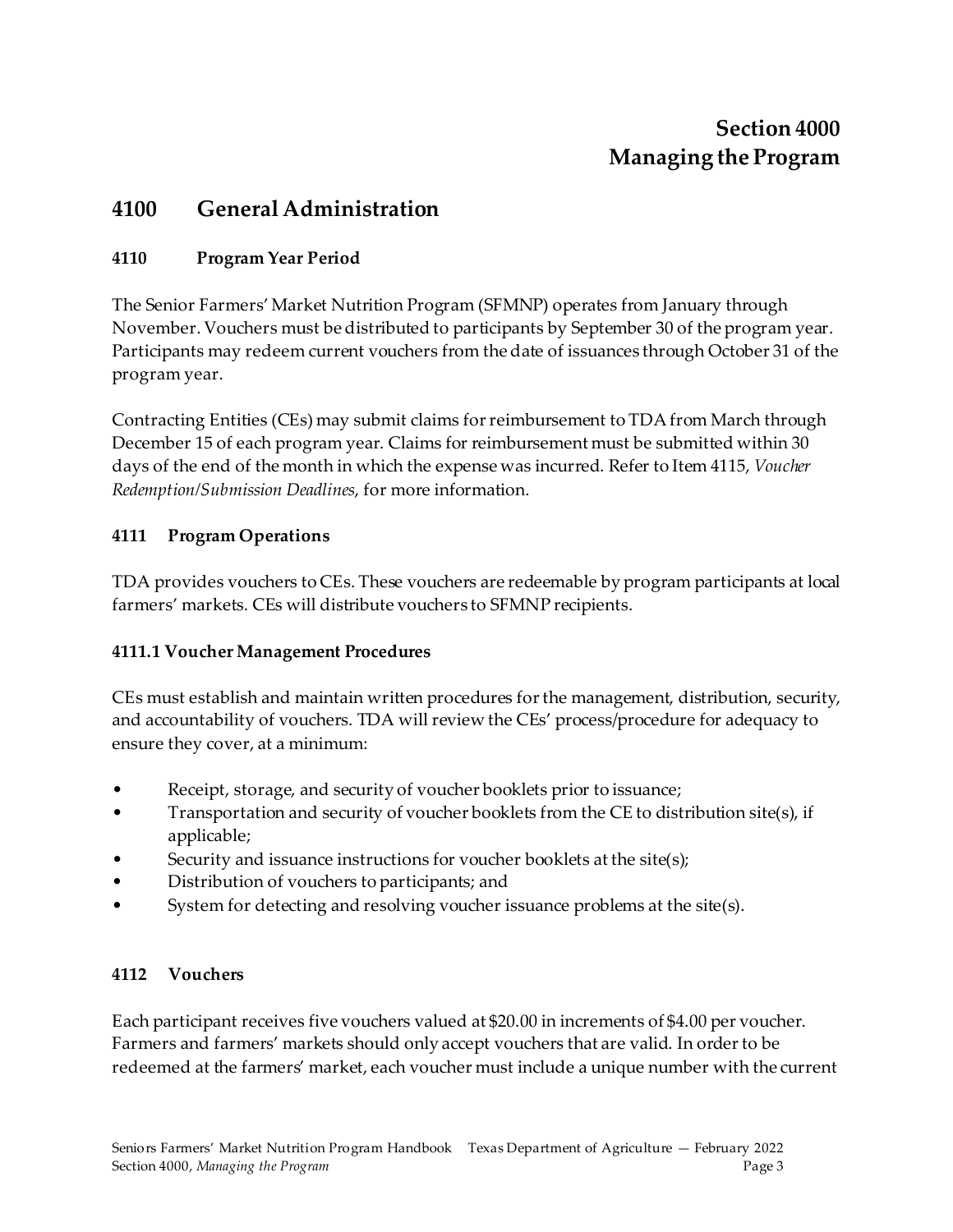year printed on it and must be signed by the participant or proxy and dated at the time of redemption. Vouchers are printed in a different color each year to help identify valid vouchers.

#### <span id="page-3-0"></span>**4113 Voucher Security**

CEs, sub-agencies, Farmers' Market Associations (FMA) and farmers are all responsible for voucher security. CEs must keep vouchers in a secure area before distribution, during transfer from the CE to market, and after they are returned from FMAs for reimbursement.

CEs must record the series of unique numbers on cover of the voucher booklet received from TDA. If a sub-agency or FMA is used for the distribution of vouchers, they must record the voucher numbers received from the CE. Refer to Item 4215, *Voucher Distribution*.

At the time of redemption by SFMNP participants, farmers and farmers' markets should always make sure the vouchers are valid (see Item 4114, *Voucher Reimbursement* and Item 4115, *Voucher Redemption/Submission Deadlines*). The redeemed vouchers must be kept in a safe place.

#### <span id="page-3-1"></span>**4114 Voucher Reimbursement**

Farmers must enter their vendor numbers on the redeemed vouchers to assure proper identification for reimbursement.

Farmers submit the vouchers to the FMA. The FMA must confirm that all redeemed vouchers are dated, signed by participants (or proxy), and the farmer's vendor number is entered on the redeemed vouchers before they accept and present redeemed vouchers to the CE. Vouchers that are missing the date, participant (or proxy) signature, or vendor number may be rejected by CE for payment. The FMA sends the properly redeemed vouchers to the CE using the *Farmers' Voucher Redemption List* form.

Redeemed vouchers must be verified to be current and valid by CEs, before submitting claims for reimbursement to TDA. Redeemed vouchers must be kept by the CE. Refer to Item 4700, *Program Documentation*, for more information.

#### <span id="page-3-2"></span>**4115 Voucher Redemption/Submission Deadlines**

SFMNP participants may redeem vouchers at participating farmers' markets on February 1 through no later than October 31 of each program year. The last day vouchers may be issued to participants during a program year is September 30. Farmers have until November 15th to submit redeemed vouchers to the FMAs. FMAs should submit redeemed vouchers at least monthly to their CE, with all vouchers being submitted no later than November 30. Failure to submit vouchers by the November 30 deadline will result in non-payment for vouchers.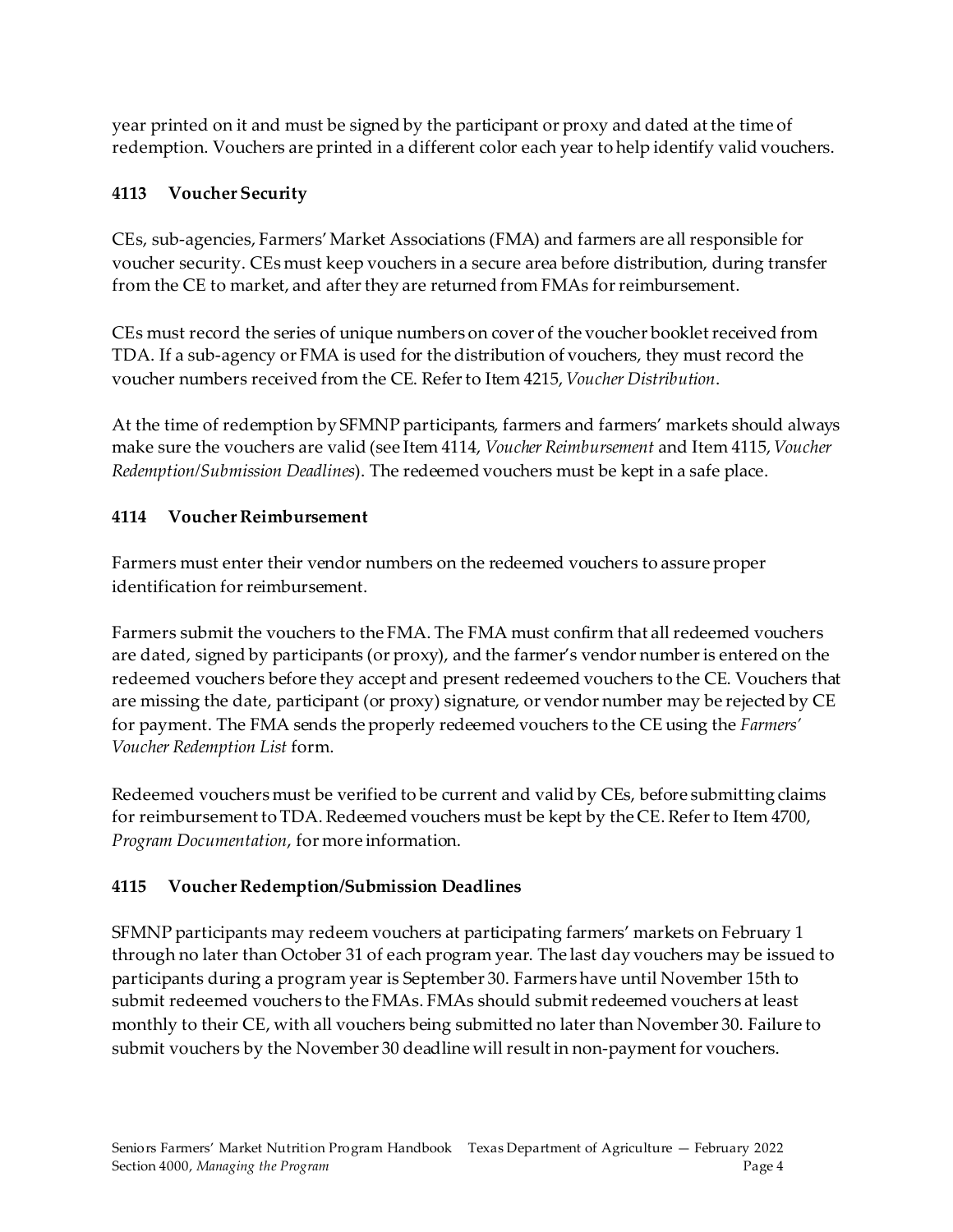CEs must verify and reconcile the vouchers. CEs must submit vouchers or any other claims for reimbursement to TDA within 30 days of the end of the month in which the expense was incurred. The last date to submit vouchers for the program year is December 15.

| <b>Voucher Redemption/Submission Deadlines</b>                |              |  |  |
|---------------------------------------------------------------|--------------|--|--|
| First Day Participants may Redeem Vouchers at Farmers Market  | February 1   |  |  |
| Last Day Vouchers may be Issued to Participants               | September 30 |  |  |
| Last Day Participants may Redeem Vouchers at Farmers' Markets | October 31   |  |  |
| Last Day Farmers Submit Redeemed Vouchers to FMA              | November 15  |  |  |
| Last Day FMA Submit Redeemed Vouchers to CE                   | November 30  |  |  |
| Last Day CEs Submit Claim for Reimbursement to TDA            | December 15  |  |  |

CEs verify and reconcile the redeemed vouchers after they have been submitted by the FMAs. CEs must reconcile vouchers by identifying the disposition of all vouchers as properly redeemed, lost or stolen, or not matching issuance records. CEs must verify:

- Unique numbers on the vouchers are valid,
- Dates on the vouchers are current,
- Participants (or proxy) signed the vouchers, and
- Farmer vendor identification number is present and valid.

Once the vouchers are verified and reconciled, the CE submits via TX-UNPS[1](#page-4-0) a S*FMNP Claim for Reimbursement* to TDA for payment. TDA will process the claim and issue payment through the Comptroller of Public Accounts to the CEs. The Comptroller will reimburse CEs according to its payment procedures. The CEs will reimburse the FMAs. The FMAs will reimburse the farmers for the amounts submitted for the redeemed vouchers.

The final S*FMNP Claim for Reimbursement* must be submitted to TDA no later than December 15 of each program year. It is important that FMAs send the redeemed vouchers to their CE no later than November 30, to make sure the CE has time to verify and reconcile the vouchers. Also, CEs must submit any requests for claim adjustments to TDA on or before December  $15<sup>th</sup>$  of the program year.

<span id="page-4-0"></span><sup>&</sup>lt;sup>1</sup> TX-UNPS is the web-based application and claims processing system for all food and nutrition programs administered by TDA.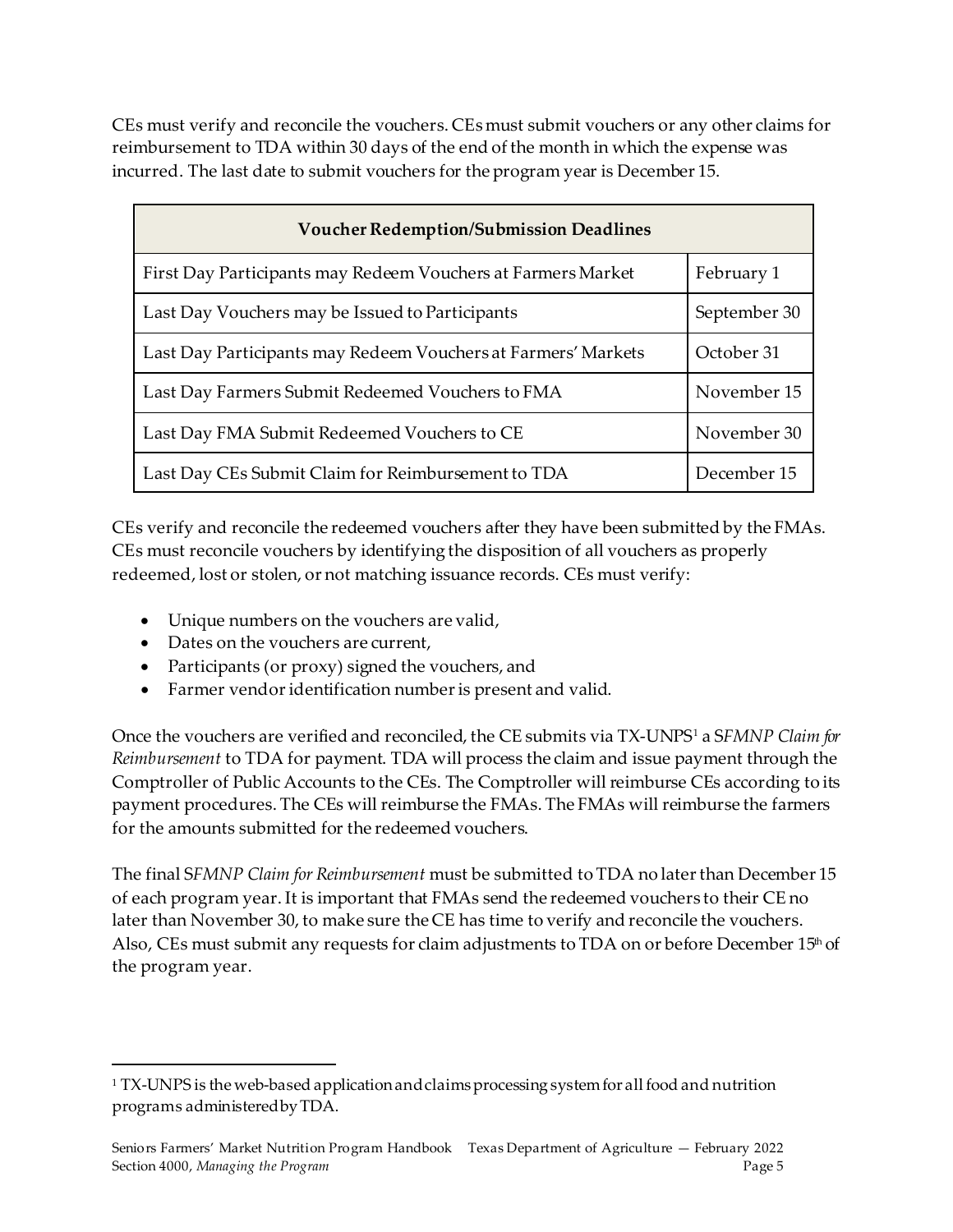TDA will conduct Administrative Reviews of submitted claims and/or redeemed vouchers to determine compliance. See Section 5000, *Administrative Reviews and Audits*, for additional information.

#### <span id="page-5-0"></span>**4115.1 Voucher Reconciliation/Redemption Procedures**

CEs must establish and maintain written procedures for the reconciliation and redemption of vouchers. TDA will review the CE's procedures for adequacy to ensure they cover, at a minimum:

- Process to determine whether each voucher is validly redeemed, lost or stolen, expired, or inconsistent with issuance records;
	- o This should include a process to reduce the number of errors in transactions, where possible.
- Process for handling redeemed vouchers that cannot be traced back to a record of issuance;
- Process for disposing of vouchers that were not issued and/or redeemed;
- Process for voucher redemption.

#### <span id="page-5-1"></span>**4116 Negligence, Fraud, or Abuse**

CEs assume financial liability for negligent or fraudulent administration of the SFMNP, if aware of such activity. CEs and other SFMNP stakeholders must immediately report suspected fraud or misuse of funds or vouchers, and other major criminal activity to TDA. They can notify TDA at CommodityOperations@TexasAgriculture.gov or (877)-TEX-MEAL. CEs should include information related to the amount involved, location of the incident, suspected parties, and other details and facts.

TDA will notify the United States Department of Agriculture (USDA) Food and Nutrition Service (FNS) Regional Office of suspected illegal activity. The FNS Regional Office reports the case to the USDA Office of Inspector General for investigation.

#### <span id="page-5-2"></span>**4117 Administrative Funding and Claim Reimbursement**

SFMNP CEs accept final administrative and financial responsibility for all sites which they operate or delegate (to an approved sub-agency) program activities. SFMNP administrative funds may not cover all of a CE's actual costs.

CEs should submit claims for administrative costs and voucher reimbursement monthly using TX-UNPS. Claims for administrative funds must include all actual and allowable costs for operating the program. Reimbursement for administrative costs is based on distribution and/or redemption of vouchers.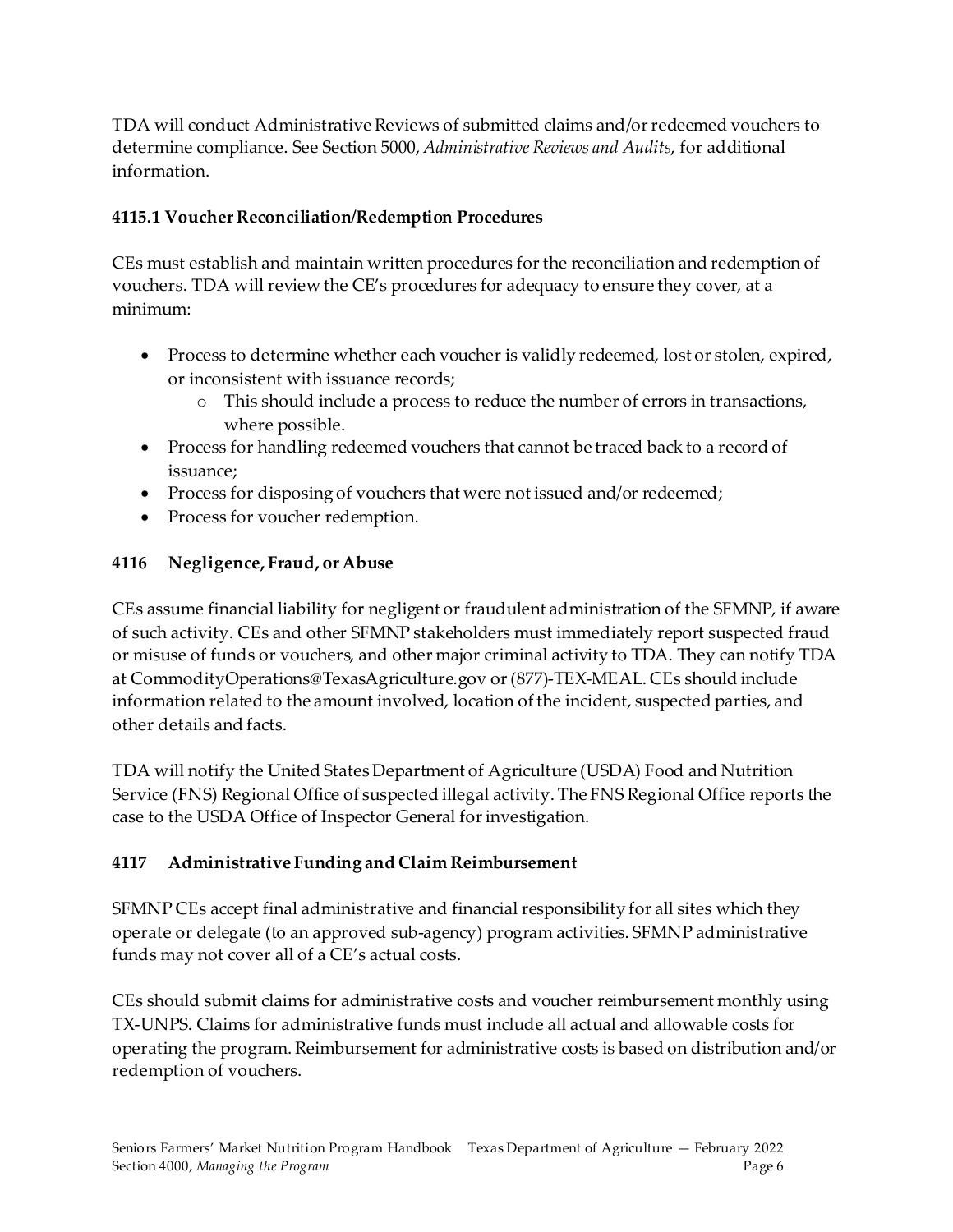If funding is available, there will be a reallocation at the end of the program year, providing additional administrative funds to CEs. The number of vouchers each CE distributed and/or redeemed will provide the basis for calculating the reallocation of funds.

## <span id="page-6-0"></span>**4200 Enrolling Participants and Issuing Vouchers**

#### <span id="page-6-1"></span>**4210 Participant Application (7 CFR §249.6)**

For each individual who wishes to take part in the SFMNP, *Participant Application* (Form H1430) must be completed each program year. For a copy of Form H1430, access the TDA website at http://www.squaremeals.org/, go to "Programs," click on "Senior Farmers' Market Nutrition Program," choose "SFMNP Administration and Forms," then input the form title or form number in the search field. This form is also available in Spanish on the TDA website (Form 1430S).

Participants must be at least 60 or more years of age and reside in the CE service area. The participant's income must be at or below the maximum gross household income of 185% of the annual poverty income guidelines.

Participants 60 years of age or older also qualify for the SFMNP if they take part in the Commodity Supplemental Food Program (CSFP) or receive Supplemental Security Income (SSI) or meet a means test for the 185% poverty income level.

For documentation of income eligibility, TDA will accept the signed statement of the SFMNP applicant.

TDA posts the updated federal income guidelines online each year. You may obtain a copy of the federal income guidelines by accessing the TDA website at: <http://www.squaremeals.org/Publications/IncomeEligibilityGuidelines.aspx#SFMNP>.

Participants may be certified only for the current SFMNP program year. Eligibility must be determined at the beginning of each period of operation. Prior year certifications may not be carried over into subsequent years. (7 CFR §249.6(c))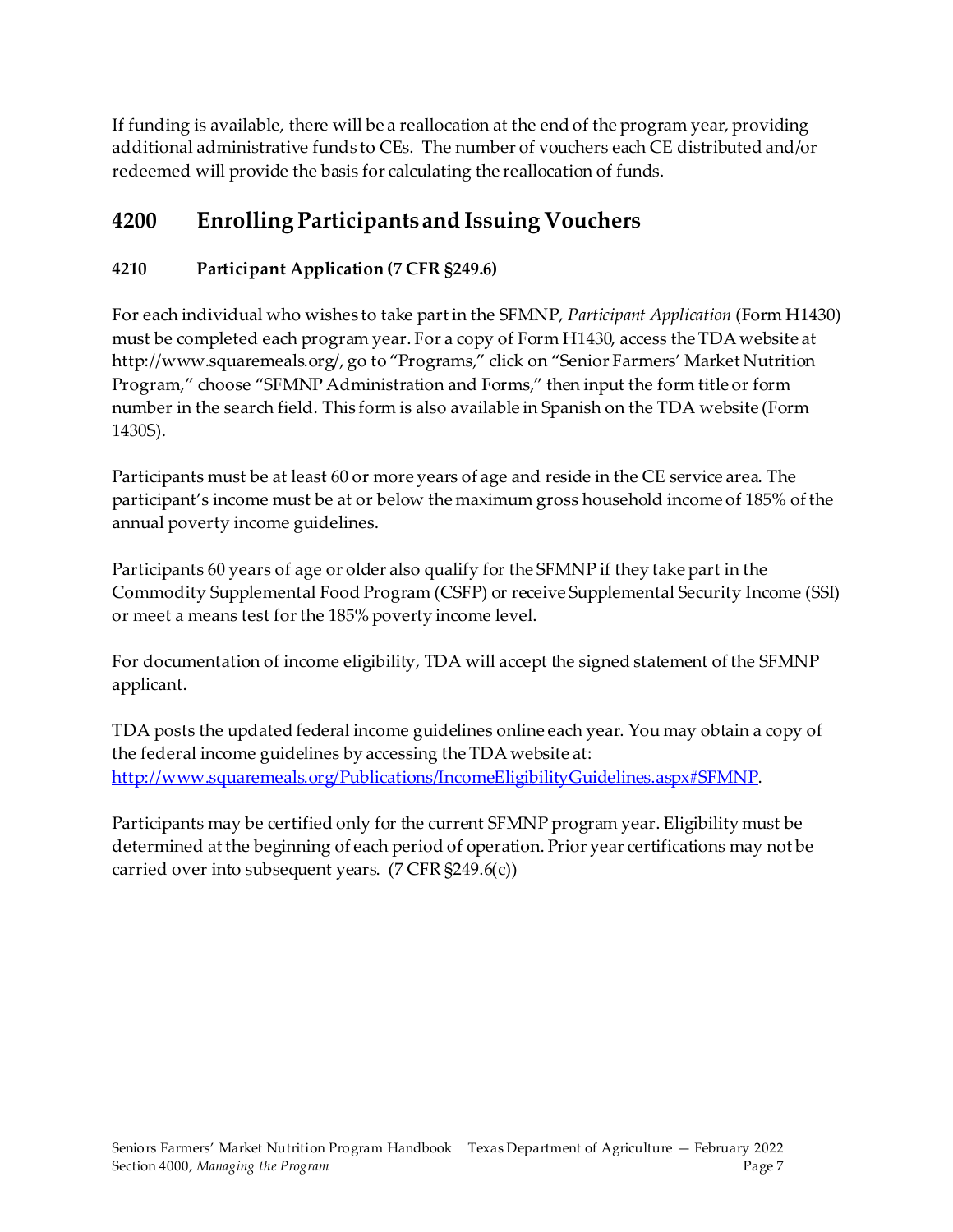#### <span id="page-7-0"></span>**4210.1 Applicant Information**

The *Participant Application* (Form H1430) must be filled out completely to certify and document the eligibility of program applicants for SFMNP benefits.

#### **Name of Applicant**

The CE must ensure that the complete name of the applicant is entered on the *Participant Application*. At the time of application, some form of identification for each applicant must be provided. Identification may include, but not limited to:

- o Birth certificate
- o Baptismal certificate
- o Health card
- o Identification card
- o Driver's license
- o Military ID
- o Veteran ID
- o Passport
- o Refugee visa

#### **Site Name**

The CE must ensure that the site name is entered as established by the CE.

#### **Date of Birth**

Applicants must be at least 60 years of age. This date will determine if the applicant is at least 60 years of age. Proof of date of birth is not required.

#### **Street Address (including Apt.#, if applicable, City, State, ZIP Code)**

Application must live in the service area of the CE. The CE may verify the applicant's address; however, the CE may not impose any durational or fixed residency requirements. The following items are considered valid forms of proof of eligible residence (ZIP code):

- Current utility bill at stated address with the applicant's name or caretaker's name on it
- Mail received by the applicant at the stated address with a postmark within the last 30 days
- Lease and current month rent receipts

However, if the applicant does not have these documents available, a verbal confirmation by the applicant of their current residence within the service area is acceptable. For example, an applicant may have recently moved and does not have these documents available at the time of application or did not remember or know to bring them when applying to participate.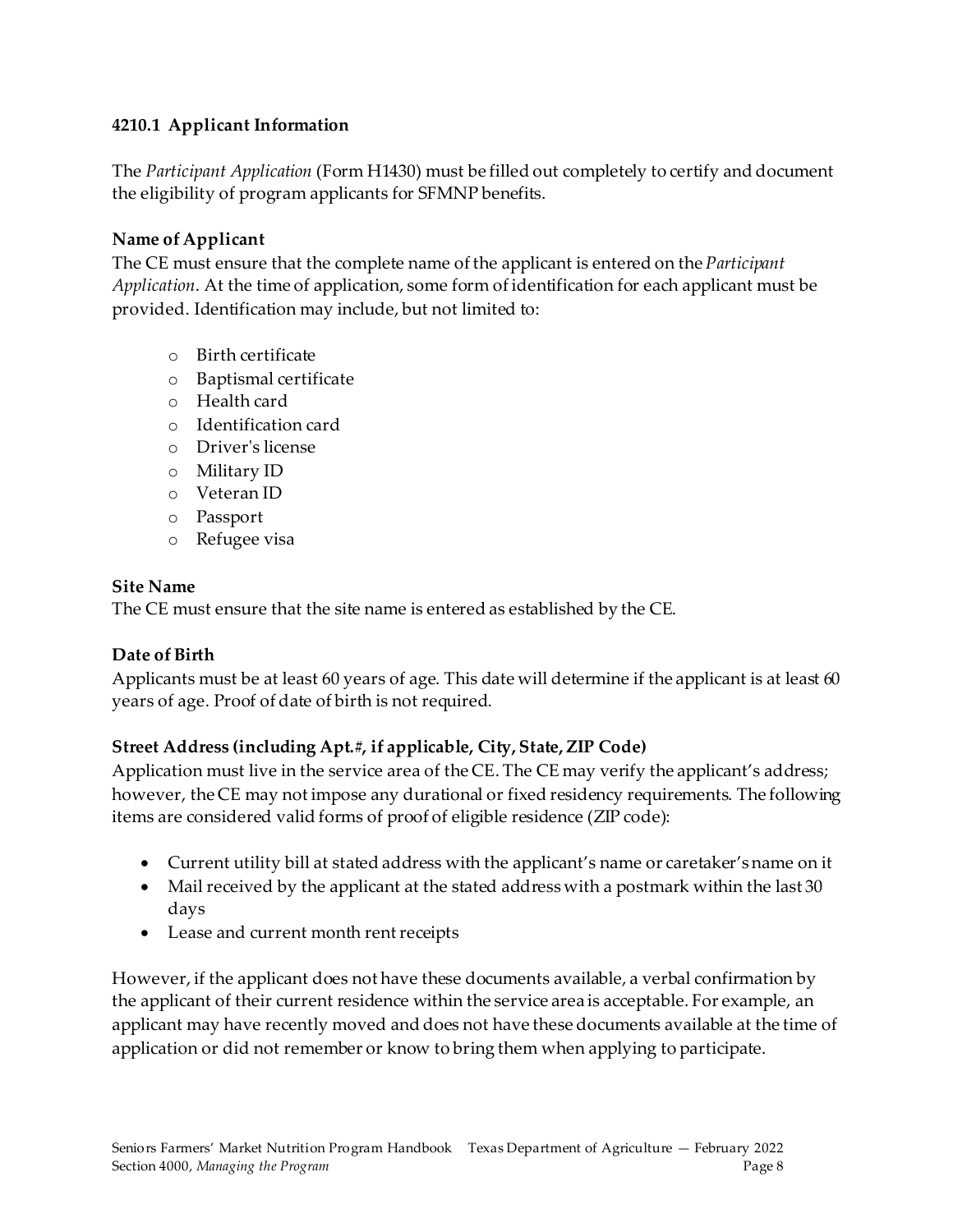#### **Telephone**

Enter the area code and telephone number of the applicant. While a telephone number is helpful, it is not required for participation in the SFMNP.

#### **Total number of household members**

Enter the number of persons living in the same household as the applicant.

**Note:** When counting household members, the CE includes all related and non-related individuals, exclusive of boarders, who are not residents of an institution, but who live as one economic unit and for whom food is customarily purchased and prepared in common.

#### **Total gross income (before deductions) of all household members**

Enter the amount of income for the household. Indicate whether it is weekly, monthly or yearly by checking the appropriate box.

#### **Do any of your household members currently receive SFMNP benefits…**

The applicant must indicate whether another household member is receiving SFMNP benefits, and, if so, provide the site name.

#### **Ethnicity and Race**

The applicant should check the appropriate box indicating ethnicity and race.

For more information, refer to Section 6000, *Civil Rights*.

#### **Nondiscrimination Statement**

The applicant must read or be read the nondiscrimination statement.

#### **Certification**

The CE must ensure that the applicant reads the statement, or the CE must read the statement to the applicant. This statement explains that federal assistance will be received based on the information provided by the applicant, that this information may be verified, and that the intentional submission of incorrect information could subject the applicant to civil or criminal prosecution.

The CE must check the appropriate box indicating whether the applicant is eligible to take part in the SFMNP, eligible but placed on the waitlist, or ineligible to participate in the SFMNP, including the reason for ineligibility and their right to appeal.

The CE must fill out information on how to request an appeal and provide it to the applicant.

#### **Signature of Applicant and Date**

The applicant must sign and date the application.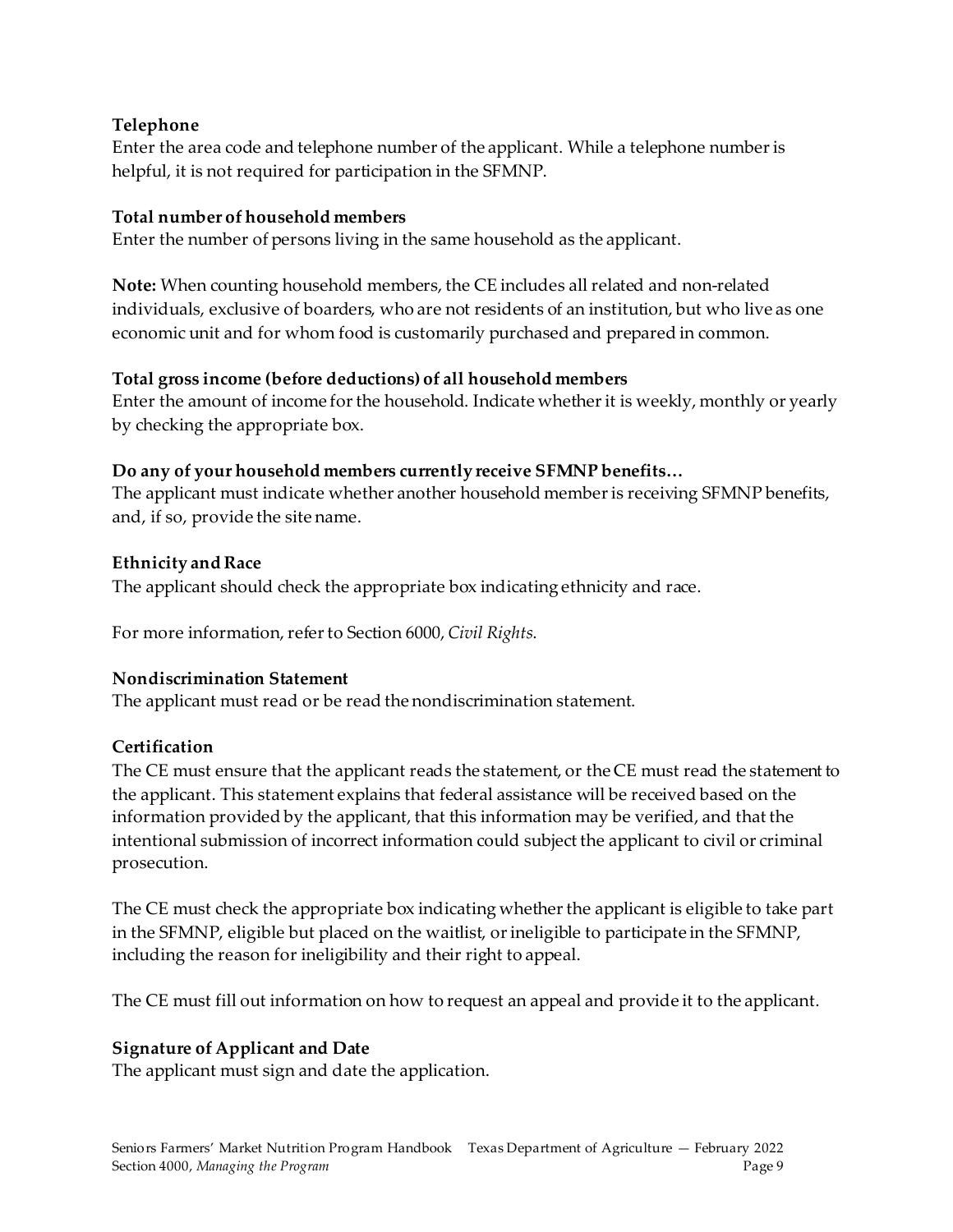#### **Name of Proxy**

Per 7 CFR §249.6(f), the applicant may name a proxy who will redeem the vouchers at farmers' markets. The proxy's name must be printed in the box provided on the form.

Section 4 of Form 1430 is to be completed and signed by the CE indicating the determination date, date of applicant's initial visit, and date that the *Applicant Agreement, Rights, Obligations, and Fair Hearing Request* was provided to the applicant.

Note: The *Applicant Agreement, Rights, Obligations, and Fair Hearing Request* is now page three of Form 1430. For additional information, refer to Section 4213.1, Notification to Applicants.

#### <span id="page-9-0"></span>**4211 Household Income Determination**

#### <span id="page-9-1"></span>**4211.1 Converting Incomes to an Annual Equivalent for SFMNP Income Eligibility**

SFMNP applicants who are members of households with more than one source of income may receive income on different payment schedules.

**EXAMPLE**: One adult may be paid weekly while another member is paid twice a month; other types of income, such as Social Security, may be received once a month.

If a household only has one income source, or if all income sources have the same frequency, do not use any conversion factors. Use the *Income Eligibility Guidelines*(Form H1668) for the appropriate frequency and household size to determine income eligibility.

If a household has income sources of more than one frequency, annualize all income by multiplying:

- Weekly income by 52,
- Income received every two weeks by 26,
- Income received twice a month by 24, and
- Income received monthly by 12.

*Do not round totals from each conversion.* Add together all the unrounded, converted values and compare the total to the annual income with the number of household members on Form H1668 to make the income eligibility determination.

**EXAMPLE:** One adult in the household receives a monthly Social Security check of \$500. Another adult earns \$250 weekly.

| \$500       | Monthly Social Security Income        |
|-------------|---------------------------------------|
| x12         | Multiply by monthly conversion factor |
| $=$ \$6,000 | Converted annualized income           |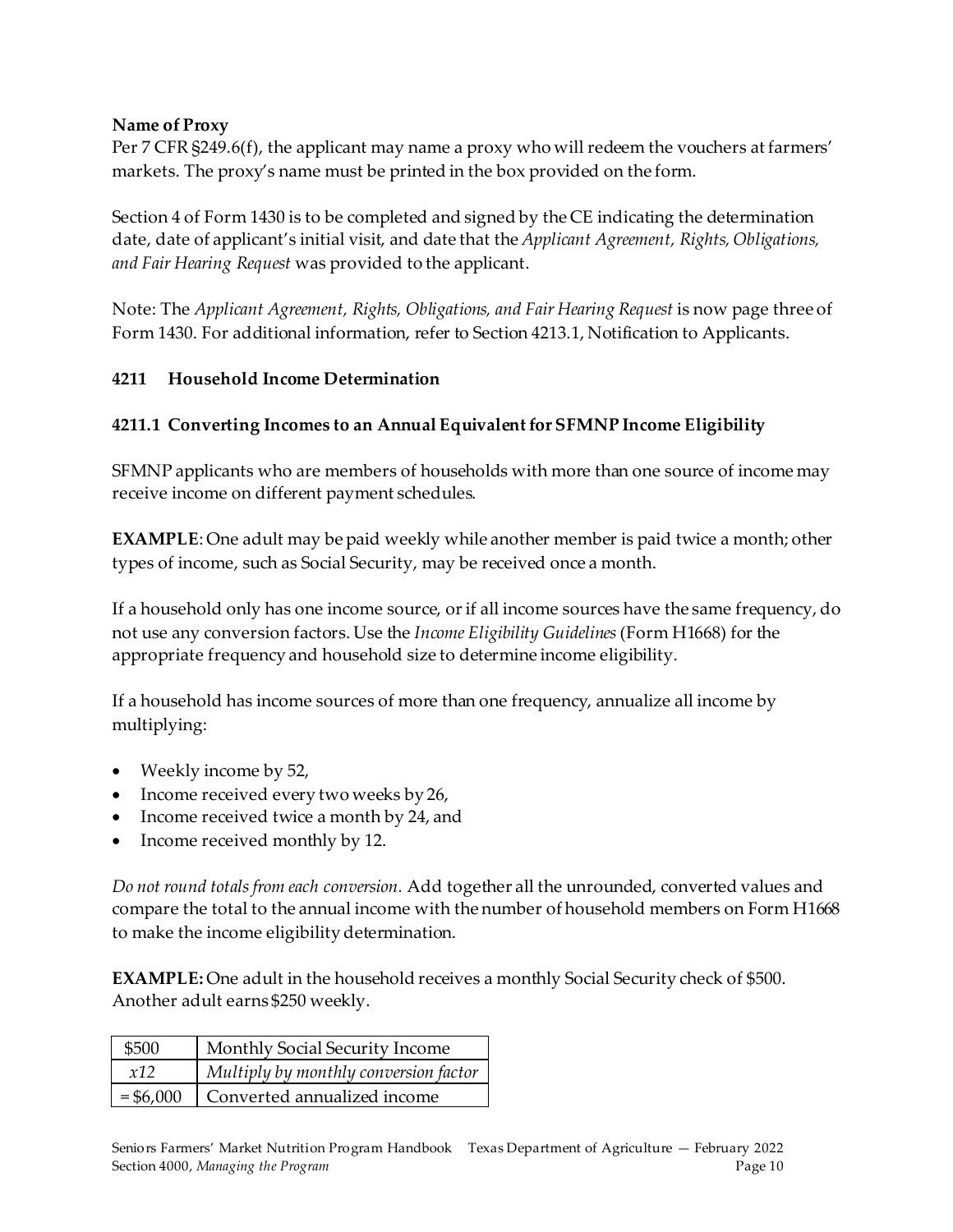| \$250       | Weekly Income                        |
|-------------|--------------------------------------|
| x52         | Multiply by weekly conversion factor |
| $= $13,000$ | Converted annualized income          |
|             |                                      |
| \$19,000    | Total converted annualized income    |

Based on Form H1668, the total household income is under the annual limit for two people and meets the income guidelines for eligibility in SFMNP.

#### <span id="page-10-0"></span>**4212.2 Exclusion of Combat Pay from Income Eligibility Determination**

In determining household size for income eligibility, deployed service members should be considered household members and counted. Military combat pay of deployed household members must be excluded as countable income. The combat pay must have been:

- received in addition to the service member's basic pay,
- as a result of the service member's deployment to or service in an area that has been designated as a combat zone\*, and
- not received by the service member prior to deployment to or service in the designated combat zone.

\*A combat zone is any area that the President of the United States designates by Executive Order as an area in which the U.S. Armed Forces are engaging or have engaged in combat.

The two most common types of excluded combat pay are Hostile Fire Pay/Imminent Danger Pay (HFP/IDP) and Hardship Duty Pay (HDP).

Other allowances excluded as income if they meet the criteria listed above are:

- Family Separation Pay (FSA) which is only excluded when the service member is on route to a training location prior to deployment or on deployment to a designated combat zone.
- Foreign Language Proficiency Pay (FLPP) for service members certified within the last 12 months and deployed to a designated combat zone.
- Special Duty Assignment Pay (SDAP).
- Hazardous Duty Incentive Pay (HDIP).

Combat-Related Injury and Rehabilitation Pay (CIP) is also excluded and paid after a service member is medivac'ed out of the combat zone and hospitalized or receiving extensive rehabilitation as an outpatient while living in quarters affiliated with the military health care system.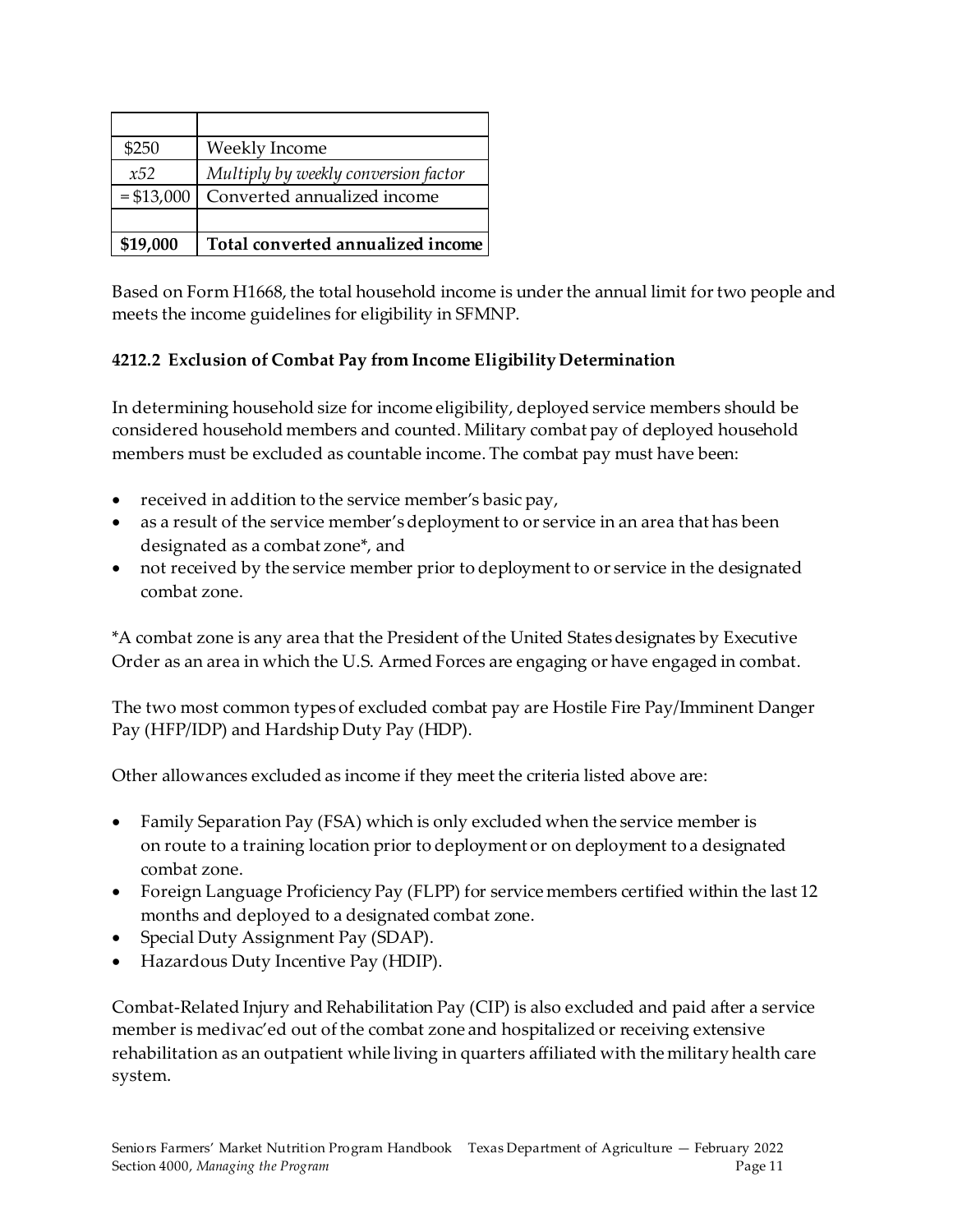#### <span id="page-11-0"></span>**4212 Dual Participation Is Not Permitted**

Participants may not receive SFMNP vouchers from more than one service area during a program year. Participants are limited to \$20.00 per program year. However, participants may redeem their vouchers at any participating FMA within their service area.

#### <span id="page-11-1"></span>**4213 Determination**

After reviewing all data elements on the application, CEs must determine the applicant's eligibility for certification by selecting one of these two options:

- Eligible for certification to participate in the program, or
- Ineligible for program benefits.

Only those applicants who meet all eligibility criteria are eligible for SFMNP benefits. Participants may be certified only for the current SFMNP program year. Prior program year certifications do not carry over into subsequent program years. At the time of certification, vouchers are issued, and the eligibility specialist shall explain the SFMNP benefits to the participant. The participant is provided with written and verbal information about:

- The names and locations of authorized farmers' markets in the service area
- No cash change will be given for the vouchers,
- A list of what foods may be purchased with the vouchers,
- Lost, stolen or expired vouchers will not be replaced,
- Ineligibility of dual participation,
- Instructions to sign the vouchers at the time of redemption, and
- How proxies may substitute for the participant.

When all available SFMNP benefits have been allocated to eligible participants, the CE must maintain a waiting list of eligible individuals. In order for the CE to notify eligible individuals that benefits are available, the waiting list must include the name of the applicant, the date placed on the waiting list, and an address or phone number of the applicant. (7 CFR  $\S249.6(g)(2)$ 

If the CE determines the applicant is ineligible to take part in the SFMNP, the CE must advise the applicant of that decision. The CE must indicate that the applicant is ineligible on *Participant Application* (Form H1430).

#### <span id="page-11-2"></span>**4213.1 Notification to Applicants**

Applicants for the SFMNP must be notified of their eligibility or ineligibility for benefits, or of their placement on a waiting list within 15 days from the date of the application. This notification may be made by the CE by providing them a copy of the *Participant Application*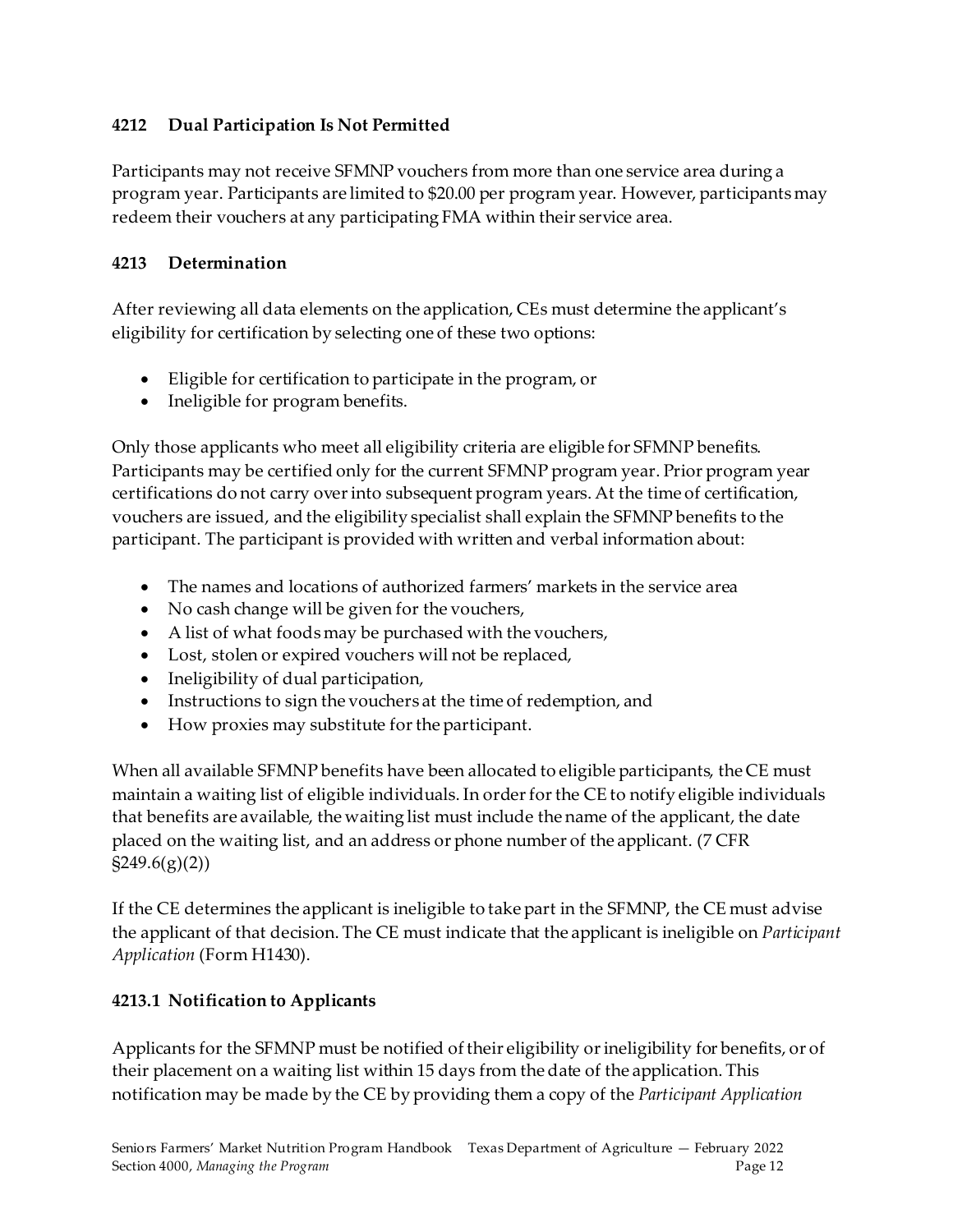(Form H1430). This form may be used to notify SFMNP applicants of their approval or disapproval in the SFMNP. This form also provides information on the applicant agreement, rights, obligations, and fair hearing requests.

For a copy of *Participant Application* (Form H1430)*,* access the TDA website at http://www.squaremeals.org/, go to "Programs," click on "Senior Farmers' Market Nutrition Program," choose "SFMNP Administration and Forms," then input the form title or form number in the search field.

#### <span id="page-12-0"></span>**4214 Proxies**

At the time of certification, a participant may list a proxy, or an authorized representative, on the *Participant Application* (Form H1430). This person may use the vouchers for the participant at the farmers' market. The participant may name a proxy any time during the program year. This information must be provided in writing. (7 CFR §249.6(f)).

#### <span id="page-12-1"></span>**4215 Voucher Distribution**

Five vouchers, \$4.00 each, are given to each participant. To promote voucher security, the participant must sign for the vouchers and the eligibility specialist enters the voucher's unique numbers on *Participant Voucher Issuance Log* at the time the vouchers are distributed.

#### <span id="page-12-2"></span>**4216 Participant Rights and Responsibilities**

The following statement shall be read by, or read to, the applicant (or proxy) at the time of certification:

I have been advised of my rights and obligations under the Program, including the right to appeal any decision made by the local agency regarding my denial or termination from the Program. I certify that the information I have provided for my eligibility determination is correct to the best of my knowledge. This certification form is being completed and submitted in connection with the receipt of Federal assistance. Program officials may verify information on this form. I am aware that intentionally making false or misleading statements or intentionally misrepresenting, concealing, or withholding facts may result in paying the Texas Department of Agriculture (TDA) in cash, the value of the food benefits improperly issued to me and may subject me to civil or criminal prosecution under applicable State and Federal laws. I understand that the local agency will make nutrition education available to me and I am encouraged to participate. Standards for eligibility and participation in the SFMNP are the same for everyone, regardless of race, color, national origin, age, disability, or sex.

This statement is on Form H1430, *Participant Application*.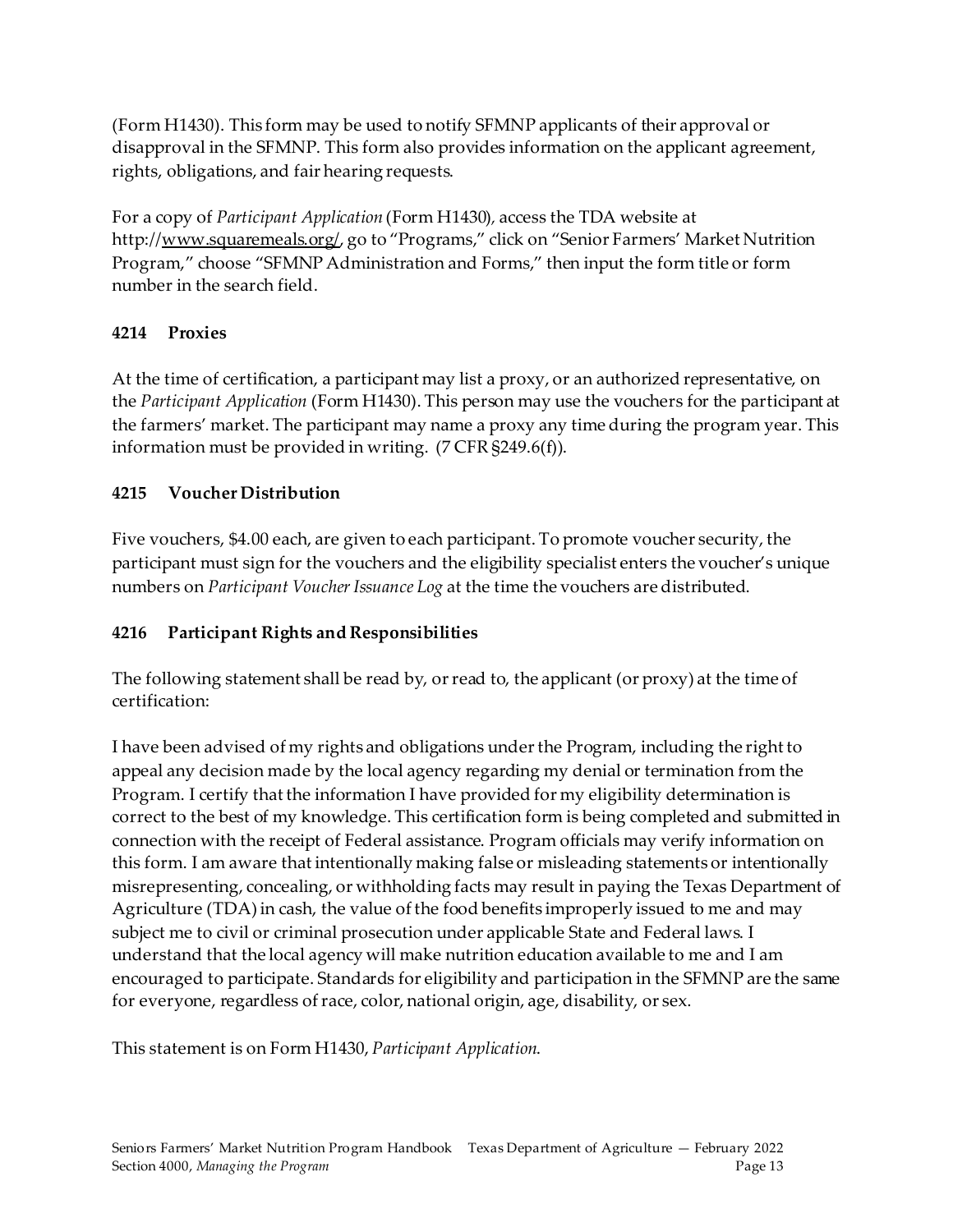**NOTE:** When a significant proportion of the population served is composed of non-English or limited English-speaking persons who speak the same language, the statement shall be read to such persons in a language they understand.

Additionally, the CE must perform the following notification responsibilities:

- Each participant shall be informed during voucher distribution of the right to a fair hearing and of the illegality of participation in the SFMNP with more than one CE.
- Each participant shall receive an explanation of how to redeem vouchers, including locations of farmers' markets.
- Each participant shall receive nutrition education at the time the vouchers are issued.

**NOTE:** When a significant proportion of the population served is composed of non-English or limited English-speaking persons who speak the same language, interpreters and translations of materials must be provided.

For additional information on Limited English Proficiency, refer to Section 6000, *Civil Rights*.

As noted above in Item 4212.1, *Participant Application* (Form H1430) may be used to notify SFMNP applicants of their approval or disapproval in the SFMNP. This form provides information on the applicant agreement, rights, obligations, and fair hearing requests. It is available on the TDA website in English and Spanish (Form H1430S).

#### <span id="page-13-0"></span>**4217 Fair Hearing Request**

TDA will provide fair hearings for participants, farmers and farmers' markets. See Item 8400, *Appeal Procedures*, for instructions on requesting a hearing; also known as an "appeal." CEs must provide notification to participants of their right to a fair hearing, as applicable.

#### <span id="page-13-1"></span>**4218 Confidentiality**

CEs must protect the confidentiality of any information that has been provided on a SFMNP participant. CEs may only use the information to determine eligibility for SFMNP benefits. Do not release any information that contains a participant's name or other individual information. Summary information, such as the number of SFMNP applicants eligible for benefits, or the number of participants, can be released.

#### <span id="page-13-2"></span>**4219 SFMNP Benefits Excluded from Consideration as Income**

SFMNP benefits, such as voucher value, may not be counted as income or resources for any purposes under any federal, state or local law. SFMNP benefits are excluded from determination of eligibility for other means tested programs, e.g., Supplemental Nutrition Assistance Program (SNAP).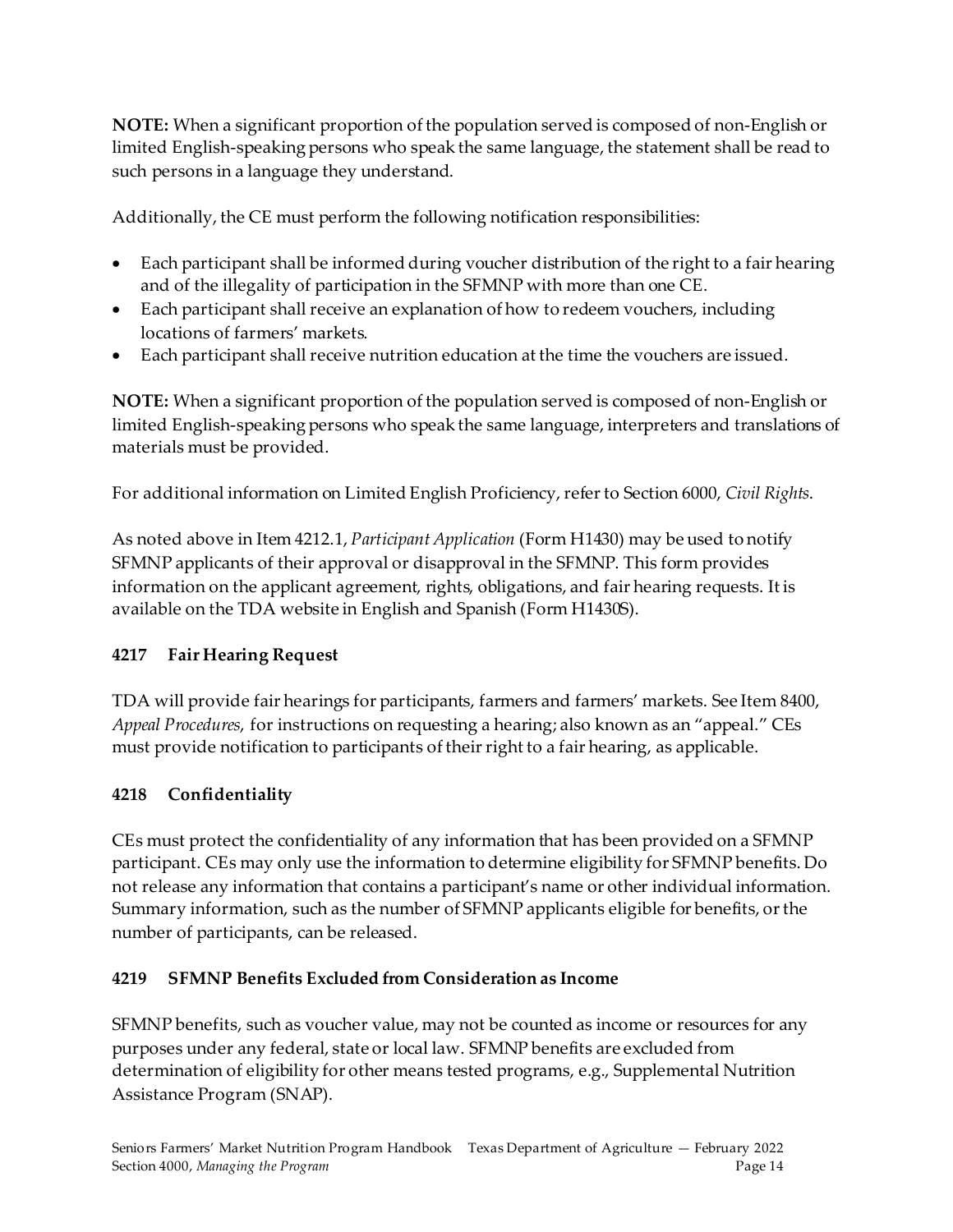### <span id="page-14-0"></span>**4300 Sites**

#### <span id="page-14-1"></span>**4310 Site Requirements**

CEs must accept final administrative and financial responsibility for the sites which operate the SFMNP (that is, at all voucher distribution sites). During the application process, CEs are required to visit each site as provided in Item 2220.5, *Site Information*. During the program year (the period in which the SFMNP operates), CEs must revisit each site to monitor program operations and verify compliance with program requirements according to the *SFMNP Agreement*. Refer to Item 4512, *Monitoring Contracting Entities' Sites*, for specific instructions related to these visits.

#### <span id="page-14-2"></span>**4311 Certification Sites**

When selecting sites where the eligibility of applicants will be certified, CEs should consistently evaluate the administrative costs and ability of the organization, or a sub-agency, to ensure compliance with the *SFMNP Agreement*. Form H1420, *Site Information*, is used when evaluating a potential certification site and the need for a site coordinator who is separate and apart from the CE's administrative staff.

Refer to the *SFMNP Agreement* for a complete list of program requirements that must be met at each certification site. These requirements include:

- Training staff members before they assume any SFMNP duty at one or more certification sites, training each staff member every program year thereafter, including, at a minimum, the required civil rights curriculum; documenting all efforts to train staff and keeping this documentation with SFMNP records.
- Advising applicants of the restriction against participating in the SFMNP with more than one CE.

**NOTE:** Do not select certification sites where supervisors have had a poor performance record during previous program years or where supervisors could not implement or complete corrective action. Depending on the previous performance problems, TDA may not approve such sites.

#### <span id="page-14-3"></span>**4312 Adding and Deleting Sites**

During the program year, CEs may wish to add or delete a site. The addition or deletion of a site is a change (that is, an amendment) to the *Application for Participation/Plan of Operation*. If a CE wishes to add a new site, the CE must:

• Visit the site to verify that it will operate in full compliance with the requirements mandated in the *SFMNP Agreement*.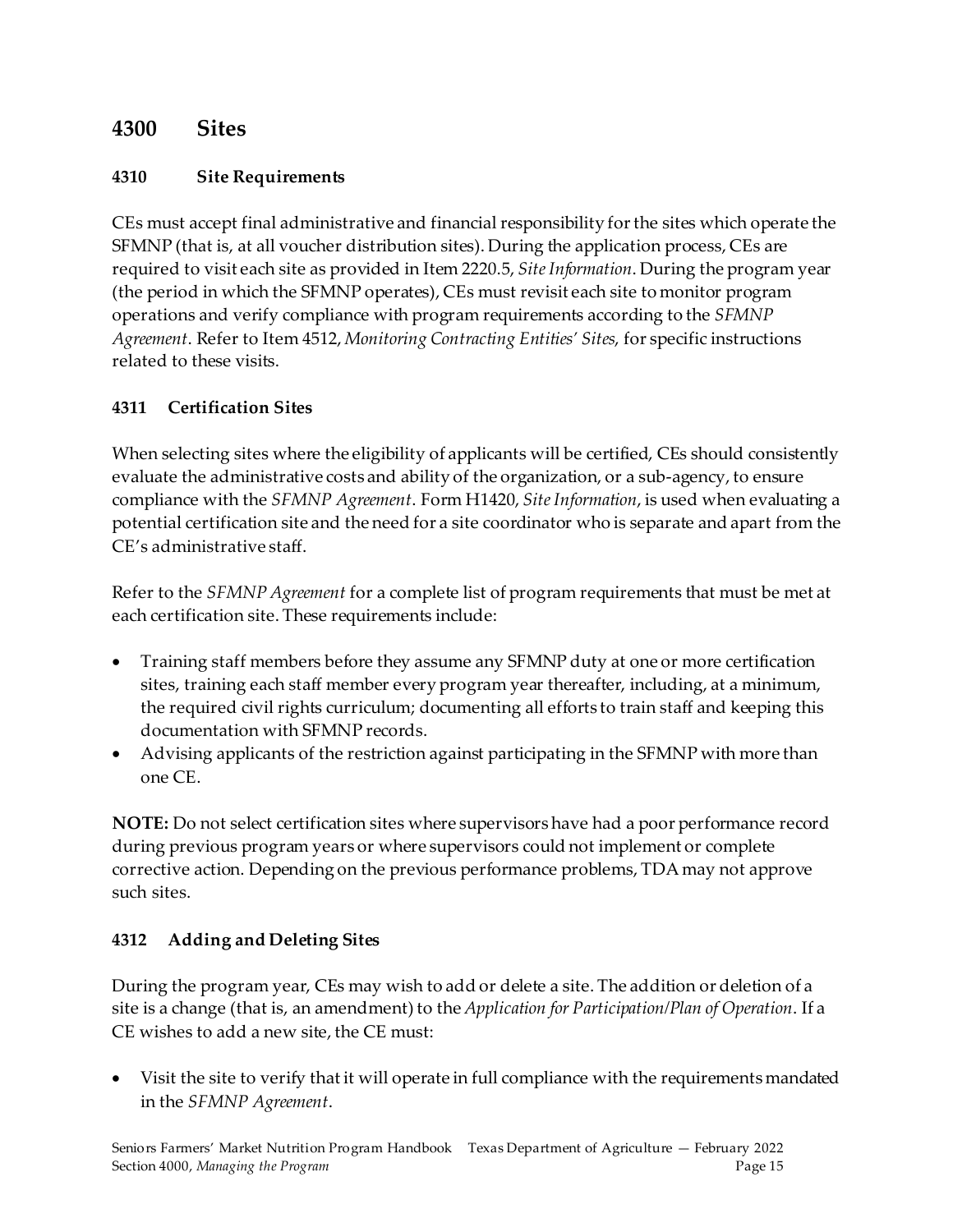- Complete Form H1420, *Site Information*, for each site where participant certification and vouchers will be distributed. In the email submitting the updated Form H1420, CEs must include an explanation that clearly details the reason for the change.
- Complete and sign the *Agreement Between Contracting Entity and Sub-Distributing Agency.*
- Amend *Application for Participation / Plan of Operation* and submit Form H1420 to TDA for review and approval.

If a CE wishes to delete a site, the CE must amend its *Application/Management Plan Change*in TX-UNPS for TDA's review and approval.

#### <span id="page-15-0"></span>**4313 Authorizing Farmers' Markets**

Farmers' markets wanting to take part in the SFMNP must be approved by TDA.<sup>[2](#page-15-1)</sup> Farmers' markets may only provide eligible foods to participants using the vouchers. If participants want to purchase disallowed produce or goods, they must use other means of payment. Eligible foods must be grown in Texas, New Mexico, Oklahoma, Arkansas, or Louisiana. Food from Mexico or other countries is not permitted in the SFMNP. For the list of eligible foods, see Item 11100, *Allowed/Disallowed Foods in the SFMNP*. The majority of the food being sold must be grown by the farmer; wholesalers are not eligible to take part in the SFMNP. If farmers' markets already participate in the Farmers' Market Nutrition Program (FMNP), they are automatically allowed to participate in the SFMNP.

Farmers must have a written agreement with the FMAto redeem SFMNP vouchers. FMAs must have a written agreement with the TDA CE to participate in the SFMNP. Refer to Section 3000, *Program Agreements*, for additional information.

The CE must ensure there is no conflict of interest between the CE and any participating farmer or farmers' market. For example, employees or volunteers of the CE must not participate in any activity that conflicts with their performance of SFMNP duties. Refer to Section 7000, *Financial Management*, for additional information on financial conflicts of interest.

<span id="page-15-1"></span><sup>&</sup>lt;sup>2</sup> A certified farmers' market must have at least two produce growers who are growing and selling their own produce.For information on becoming a Certified Farmers Market, please go to [http://www.gotexan.org/Portals/1/doc/pdf/Applications/Certified%20Farmers%20Market%20Application](http://www.gotexan.org/Portals/1/doc/pdf/Applications/Certified%20Farmers%20Market%20Application%202015%20fillable-seal.pdf) [%202015%20fillable-seal.pdf.](http://www.gotexan.org/Portals/1/doc/pdf/Applications/Certified%20Farmers%20Market%20Application%202015%20fillable-seal.pdf)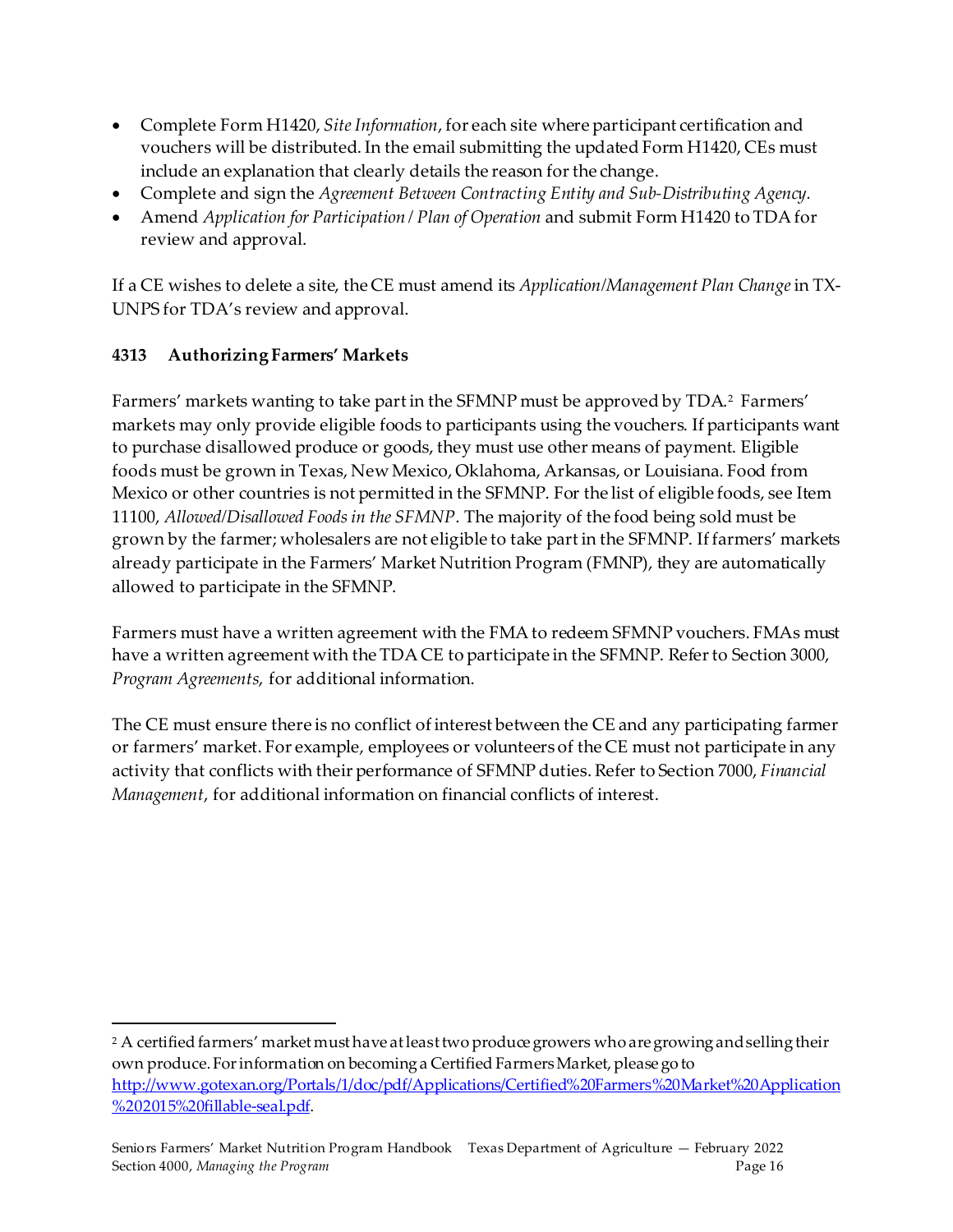## <span id="page-16-0"></span>**4400 Training, Monitoring and Nutrition Education**

#### <span id="page-16-1"></span>**4410 Contracting Entity Training**

CEs must attend SFMNP training sessions required by TDA. CEs will be notified, in writing, of all mandatory training requirements. TDA is required to conduct face-to-face training for CEs, FMAs and farmers if a CE is new to the SFMNP. (7 CFR § 249.10(a)(7) and (d))

If a representative of the CE fails to complete mandatory training, the CE must submit a Corrective Action Plan (CAP) certifying that an authorized representative of the CE listed on Form FND-101, *Certificate of Authority for External Users,* will attend a training session with the planned date the representative will attend or has attended. If a representative does not attend a training session, TDA will terminate the *SFMNP Agreement*. However, a CE may submit a new *Application for Participation/Plan of Operation* to participate, after the organization successfully completes mandatory training.

#### <span id="page-16-2"></span>**4411 Staff Training**

After a CE's application has been approved, the CE must conduct training for administrative and site personnel, including volunteers and farmers, before they assume any SFMNP duty, and conduct required annual training thereafter. Training topics must include, but are not limited to:

- Identification of eligible foods
- Proper voucher redemption procedures, including deadlines for submission of vouchers
- Equal treatment of participants
- Voucher security, storage, and distribution
- Voucher cancellation procedures
- Civil rights compliance and guidelines
- Record keeping and document retention requirements

CEs must maintain a record of trainings and attendees (sign-in sheets) which includes:

- Date of training,
- Location of training,
- Training topics,
- Name(s) and signature(s) of attendees and
- Name of trainer.

CEs must keep this documentation with SFMNP records.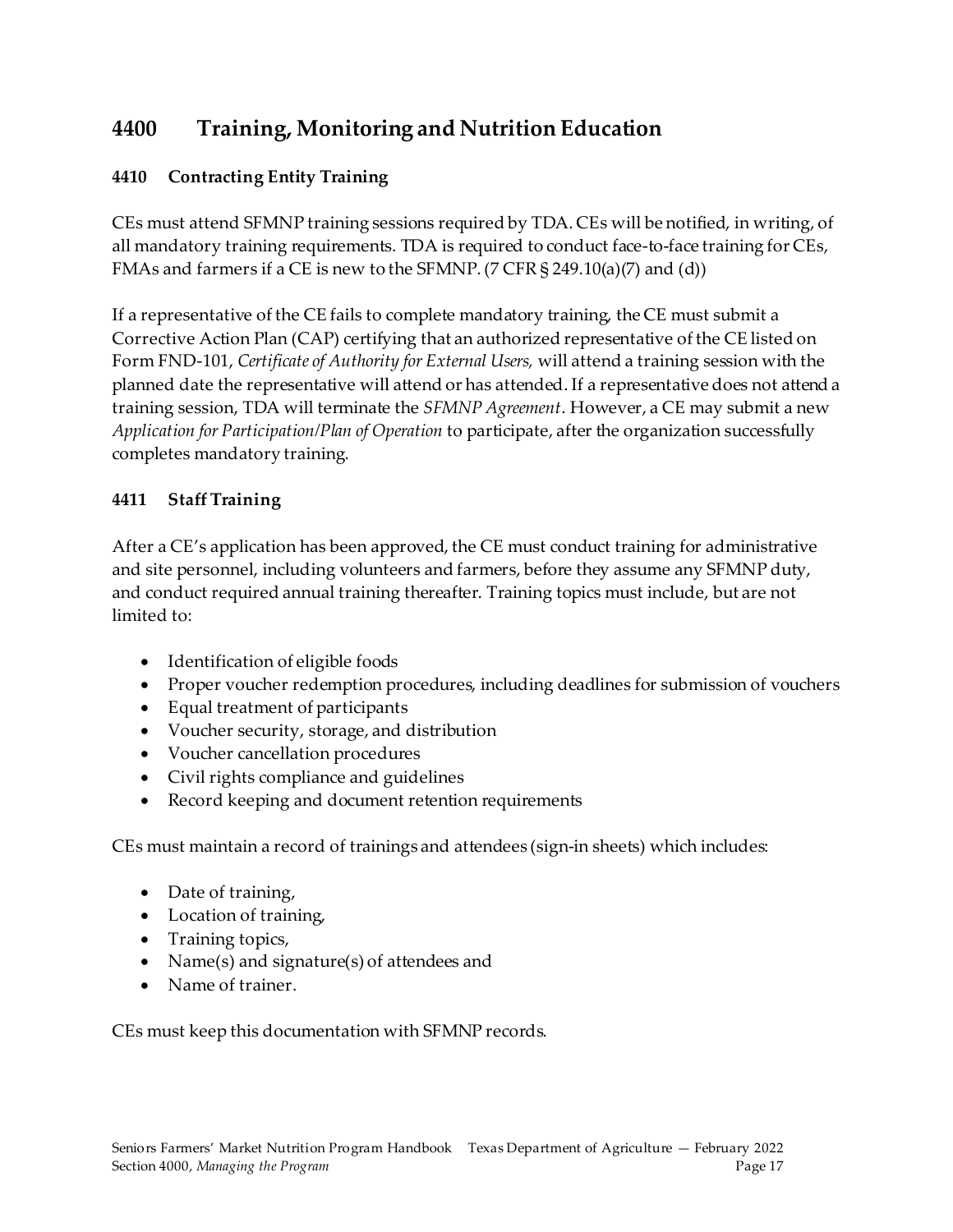When developing the training curricula, CEs will benefit from reviewing the information provided in Item 4200, *Enrolling Participants and Issuing Vouchers*; Item 4300, *Sites*; and Section 6000, *Civil Rights*.

In addition to providing SFMNP training to its FMAs, sub-agencies, and other organizations, as applicable, CEs must provide technical assistance to these entities upon request.

#### <span id="page-17-0"></span>**4412 Monitoring Contracting Entities' Sites**

CEs monitor their administrative and site personnel and sub-distributing agencies to:

- Ensure program compliance,
- Investigate reported problems, and
- Determine whether to operate a site during the following program year.

If problems are identified, CEs must take action, as provided in Item 5120, *Findings*.

Independently or in coordination with TDA, CEs will review sub-distributing agencies and the distribution sites served by those agencies to:

- Evaluate their operations and activities, and
- Ensure program compliance according to the terms and conditions of their agreements, including, but not limited to:
	- o Certifying participants,
	- o Distributing vouchers,
	- o Adhering to non-discrimination requirements,
	- o Record keeping requirements, and
	- o Voucher security.

#### <span id="page-17-1"></span>**4413 Nutrition Education**

Easily understood nutrition education that bears a practical relationship to participants' nutritional needs and household situations must be thoroughly integrated into the SFMNP operation. Nutrition education must be available to all participants.

Specifically, nutrition education activities must:

- Emphasize the relationship of proper nutrition to the total concept of good health.
- Assist participants in obtaining a positive change in food habits that result in improved nutritional status and in the prevention of nutrition-related problems through maximum use of fruits and vegetables and other nutritious foods.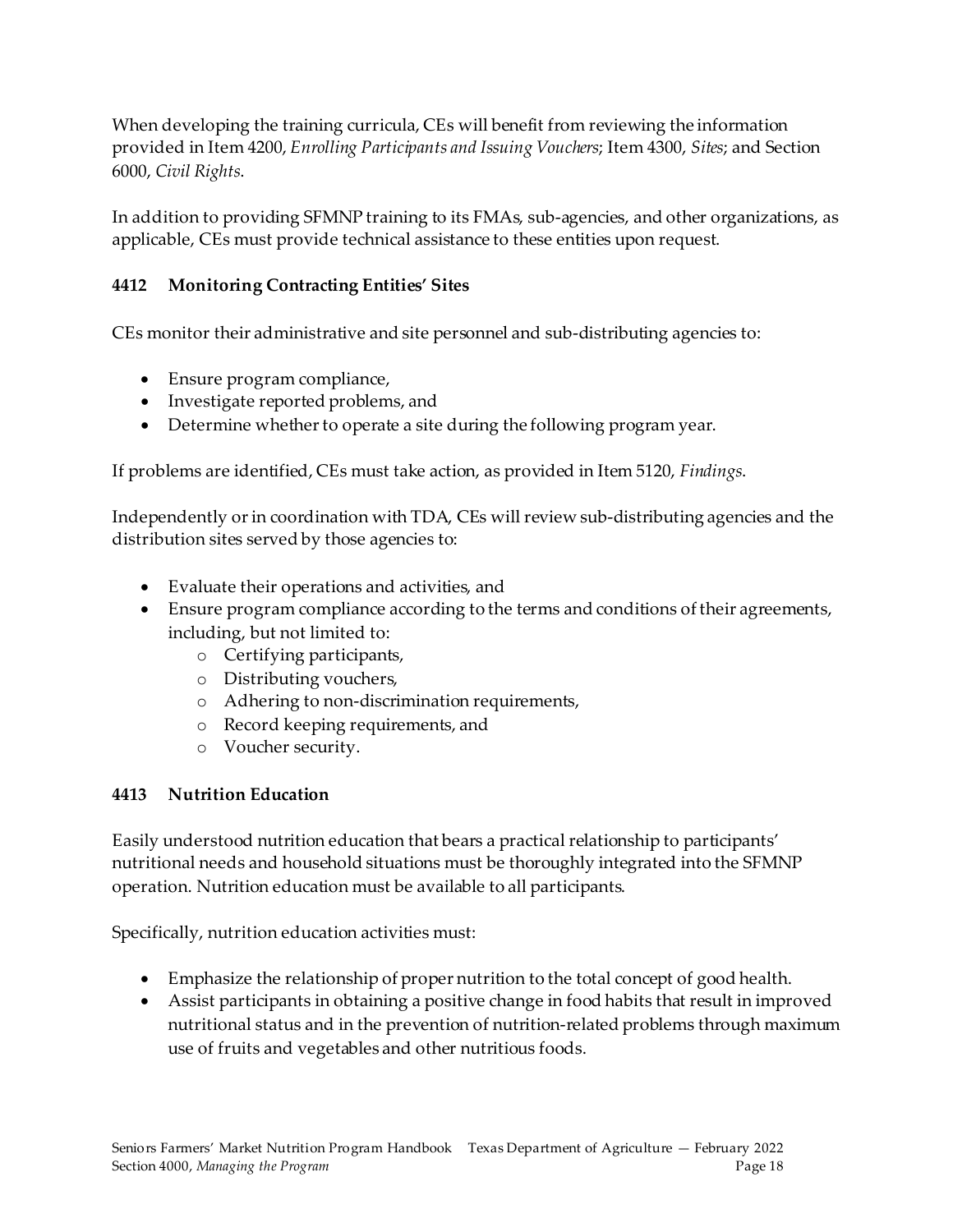**NOTE:** Nutrition education should be provided within the context of ethnic, cultural and geographic participants' preferences. Nutrition education should be tailored to meet any limitations experienced by groups of participants, such as lack of running water, lack of electricity, and limited cooking or refrigeration facilities.

As part of the *Application for Participation/Plan of Operation*, CEs must describe their plans to integrate nutrition education into their SFMNP operations. When providing nutrition education, the CE must:

- Explain the importance for the participant to consume the fruits and vegetables, rather than serving them to other family members.
- Describe the nutritional needs of participants and methods for ensuring an adequate diet.
- Provide information on the use and nutritional value of SFMNP produce.
- Review the importance of health care.

#### (7 CFR §249.9)

## <span id="page-18-0"></span>**4500 Program Administration by Farmers' Market Associations and Farmers**

#### <span id="page-18-1"></span>**4510 Agreements with SFMNP Contracting Entities**

In order to accept SFMNP vouchers, FMAs must sign agreements with the CEs. In turn, farmers' markets must also have agreements with the farmers in the association, so that the farmers may accept the SFMNP vouchers.

#### <span id="page-18-2"></span>**4511 Becoming an SFMNP Market**

To become a SFMNP market, the FMA must be approved by TD[A3](#page-18-3) . If the farmers' market already takes part in the FMNP, the market is automatically approved for participation in the **SFMNP** 

The redemption period for vouchers is February through October. During that period, farmers and markets must display posters advertising that they will accept SFMNP vouchers. Voucher distribution and redemption periods may vary according to growing seasons in different areas of the state.

Farmers may only accept valid SFMNP vouchers. These vouchers must have a printed unique

<span id="page-18-3"></span><sup>3</sup> For information on becoming a Certified Farmers' Market, please go to [http://www.gotexan.org/LocateGOTEXAN/CertifiedFarmersMarkets.aspx.](http://www.gotexan.org/LocateGOTEXAN/CertifiedFarmersMarkets.aspx)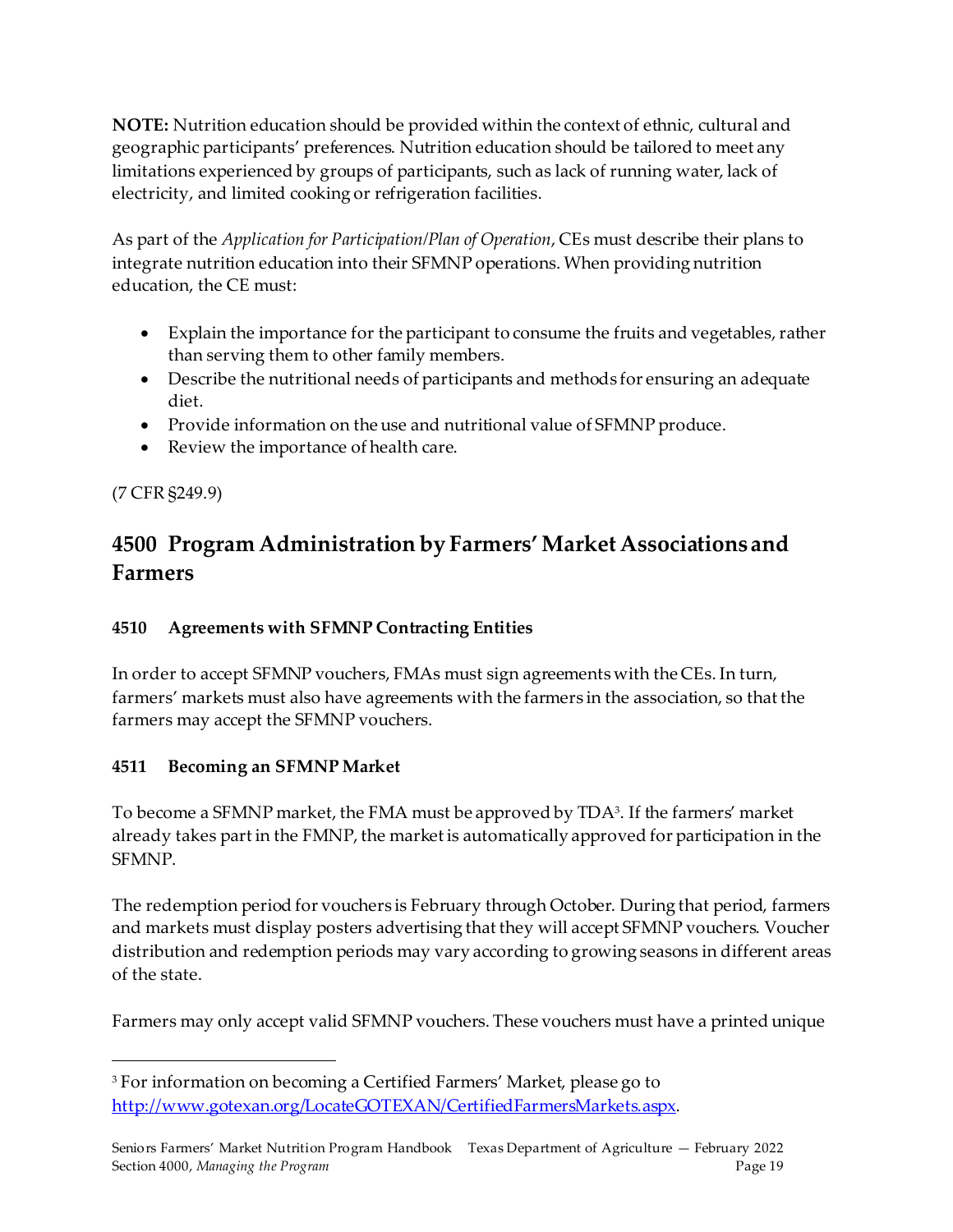number and current year printed on them. The vouchers must be signed and dated by the SFMNP participant (or proxy) at the time of redemption.

TDA provides annual training for the FMAs. At a minimum, the training will include:

- Eligible food choices,
- SFMNP voucher redemption procedures,
- Fair and equitable treatment of SFMNP participants, including availability of foods that are of the same quality and cost as those sold to other customers,
- Civil Rights compliance and guidelines,
- Guidelines for storing SFMNP vouchers safely, and
- Guidelines for redeeming SFMNP vouchers.

Other topics may include:

- Written agreements,
- Purpose of SFMNP, and/or
- Qualification of SFMNP participants.

#### <span id="page-19-0"></span>**4512 Voucher Accountability**

SFMNP participants redeem their vouchers by surrendering them to the farmer to purchase eligible foods. The participant (or proxy) must sign and date the vouchers used. Farmers may not give change. If the participant does not purchase \$4.00 of foods, the farmer must provide additional food to meet the value of the voucher.

Farmers turn in the redeemed vouchers to the FMA. FMAs must accept only valid vouchers. A valid voucher will state the "Dates of Use," and must have the signature of the participant or authorized proxy and date of signature. The FMA prepares the vouchers for payment, identifying valid vouchers and ensures the farmers have included their vendor ID numbers directly on the vouchers. The FMA will list all SFMNP redeemed vouchers on the *Farmers' Voucher Redemption List* form*.* The FMA sends the vouchers to the CE by registered mail, UPS, or any other delivery service that uses a tracking system. Voided, expired, lost or stolen vouchers will not be paid.

#### <span id="page-19-1"></span>**4513 Vendor Identification Number**

After the farmer signs an agreement with the FMA, a vendor identification number will be assigned to the farmer by the FMA. The farmer is required to put this number on all vouchers received for redemption. A stamp may be used for this purpose. Vouchers without a farmer's vendor identification number will be invalid and will not be reimbursed.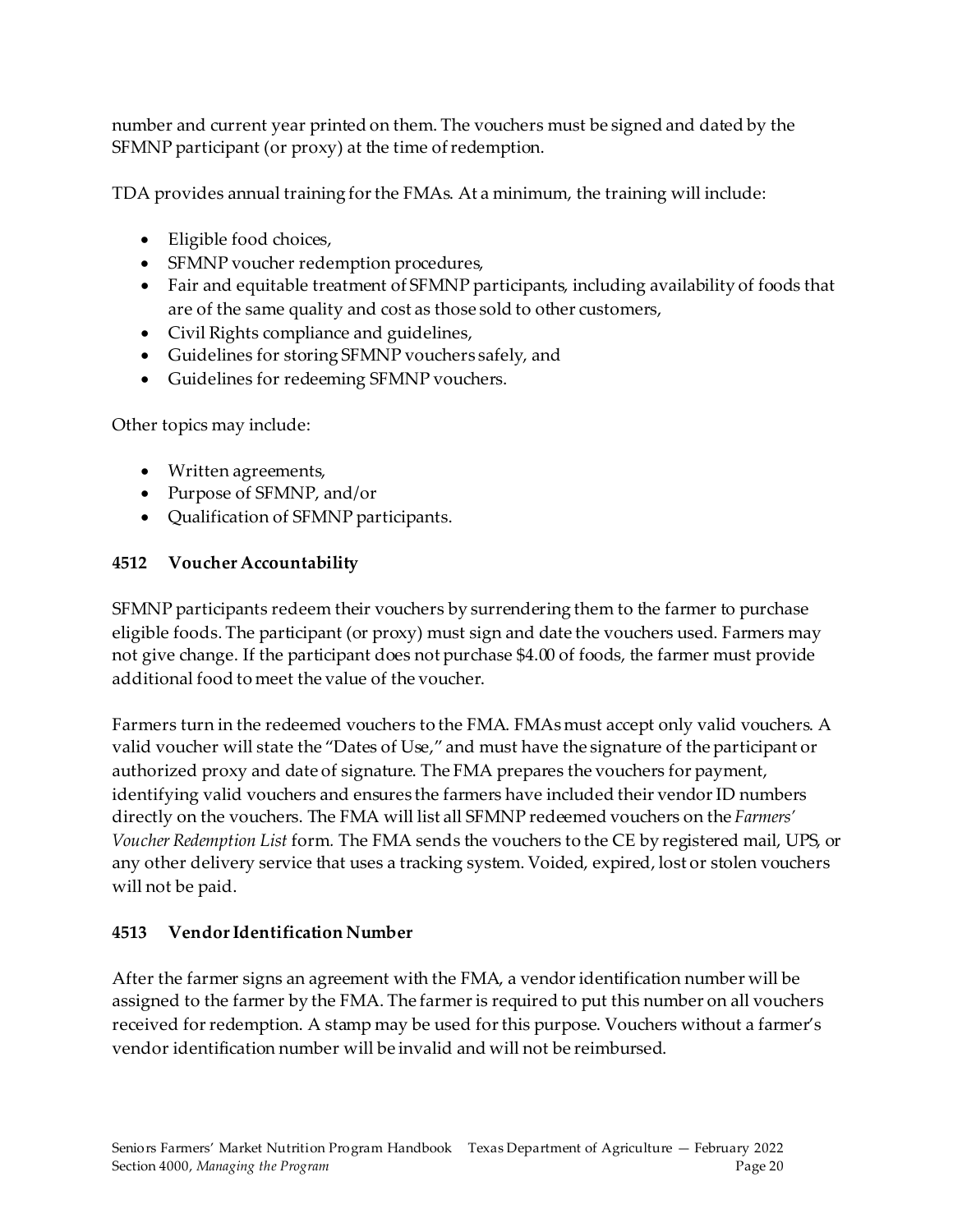#### <span id="page-20-0"></span>**4514 Monitoring Farmers' Market Associations and Farmers**

CEs are required to monitor farmers and FMAs annually. Monitoring includes reviewing the market and the farmers' functions at the market during operation and the processing of SFMNP vouchers.

CEs may use the *Farmers' Market Review* form when monitoring farmers and FMAs to ensure compliance with SFMNP requirements. For a copy of the *Farmers' Market Review* form, access the TDA website at http://www.squaremeals.org/, go to "Programs," click on "Senior Farmers' Market Nutrition Program," choose "SFMNP Administration and Forms," then input the form title in the search field.

During monitoring, CEs must, at a minimum, review:

- Produce is locally grown,
- Wholesalers are not selling to SFMNP participants,
- Vouchers are properly managed and redeemed under the requirements,
- Only eligible foods are being sold to SFMNP participants, and
- Training.

Compliance, or test buys, may be performed to make sure vendors are observing all regulations regarding sales to SFMNP participants. The monitor will check that only eligible fresh fruits, vegetables, and herbs are being sold and that no change is being given. The monitor completes *Vendor Integrity Evaluation Report* and keeps a copy with its SFMNP records.

CEs must conduct on-site reviews of a minimum of 10 percent of farmers and 10 percent of farmers' markets, including those farmers and farmers' markets identified as being the highest risk. High-risk indicators for program violations for farmers and FMAs include, but are not limited to:

- A high volume of SFMNP vouchers redeemed by one farmer in a FMA,
- Participant complaints, and/or
- First year participation of farmers and FMAs.

For additional information, refer to Item 4512, *Monitoring Contracting Entities' Sites* and Item 4616, *Sanctions*.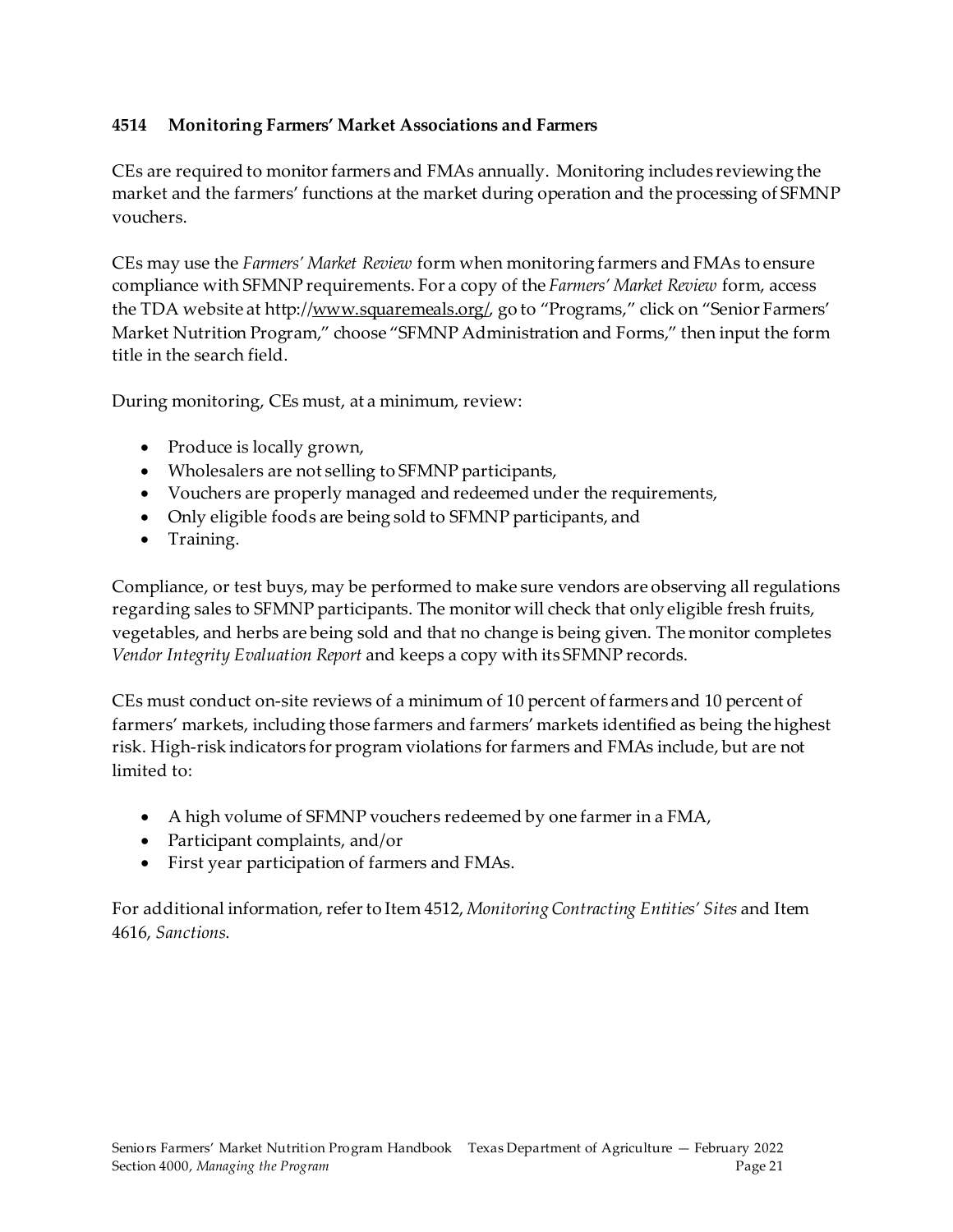#### <span id="page-21-0"></span>**4514.1 Monitoring Procedures**

CEs must develop and follow written monitoring procedures that describe how the CE will monitor farmers' markets and farmers and administer sanctions when infractions are found. These procedures, at a minimum, must include:

- Monitoring and evaluation, including development of a review schedule that uses highrisk factors;
- Compliance buys;
- Sanctioning;
- Written Notice;
- Corrective Action; and
- Appeals

#### <span id="page-21-1"></span>**4515 Farmers' Market Associations (FMA) Responsibilities**

In addition to the guidance already provided in this section, FMAs participating in the SFMNP must:

- Provide only fresh, nutritious, unprepared fruits and vegetables grown by the farmers in Texas, New Mexico, Oklahoma, Arkansas, or Louisiana. Fruits and vegetables allowed under the SFMNP are identified in the list of eligible fruits and vegetables provided by TDA. See Section 11000 for a list of allowed foods in the SFMNP.
- Provide fruits and vegetables to SFMNP participants that are of the same quality and price charged to other customers. Charging a higher price for eligible foods than that charged to other customers for the same foods may result in sanctions.
- Ensure that individual farmers prominently display a sign stating that they are authorized to redeem SFMNP vouchers and that individual farmers display prices for SFMNP eligible foods.
- Ensure that when farmers sell both SFMNP eligible and ineligible produce, the ineligible produce is displayed separately and marked as not eligible for SFMNP purchases.
- Redeem SFMNP vouchers for no less than their value and do not provide cash change for purchases.
- Do not bill or attempt to collect from SFMNP participants any charges from any SFMNP vouchers submitted to TDA for reimbursement but not paid by TDA.
- Notify TDA if any farmer or farmers' market ceases operation prior to the end of the authorization period.
- Notify CE and/or TDA of any market cancellation at least 15 days before market day.
- Abide by SFMNP policies. The FMA has a duty to become familiar with the contents of its Agreement with its CE (SFMNP-03), the SFMNP policies and guidance, and all subsequent revisions.
- Cooperate with periodic compliance monitoring, as conducted by the CE, TDA, and/or USDA.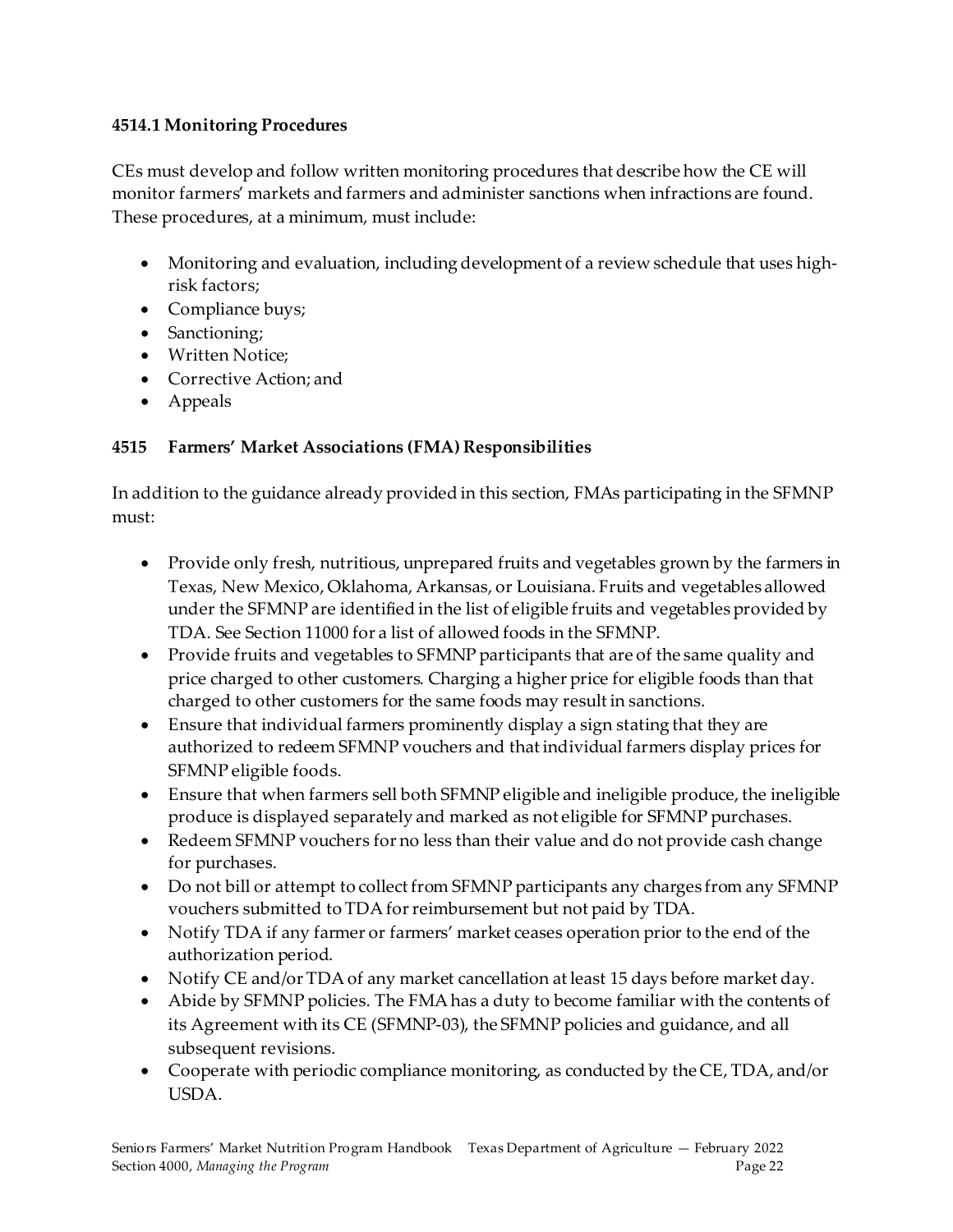- Provide access to SFMNP records, including vouchers, upon request by any monitoring agency.
- Agree to administer SFMNP as required by SFMNP regulations in 7 CFR Part 249.

For a comprehensive list, CEs and FMAs should refer to its signed Agreement (SFMNP-03).

#### <span id="page-22-0"></span>**4516 Sanctions**

The CE may disqualify any farmer or FMA from participation in the SFMNP if the sanction score reaches 15 points or more during the year of participation. The maximum number of points may be assessed for a single serious abuse or for cumulative penalties for several less serious abuses, or they may come from several abuses occurring at different times during the program year. The disqualification periods are:

| Total Number of Points   Disqualification Period |         |                                                                              |
|--------------------------------------------------|---------|------------------------------------------------------------------------------|
| 15 Points                                        | 1 Year  | May not accept vouchers for the current program year                         |
| 20 Points                                        | 2 Years | May not accept vouchers for the current program and the<br>next program year |
| 25 Points                                        | 3 Years | May not accept vouchers for the current program year and                     |
|                                                  |         | the next two program years                                                   |

During a disqualification period, a farmer may not take part in the SFMNP at another authorized FMA.

Farmers and FMAs have the right to appeal sanctions.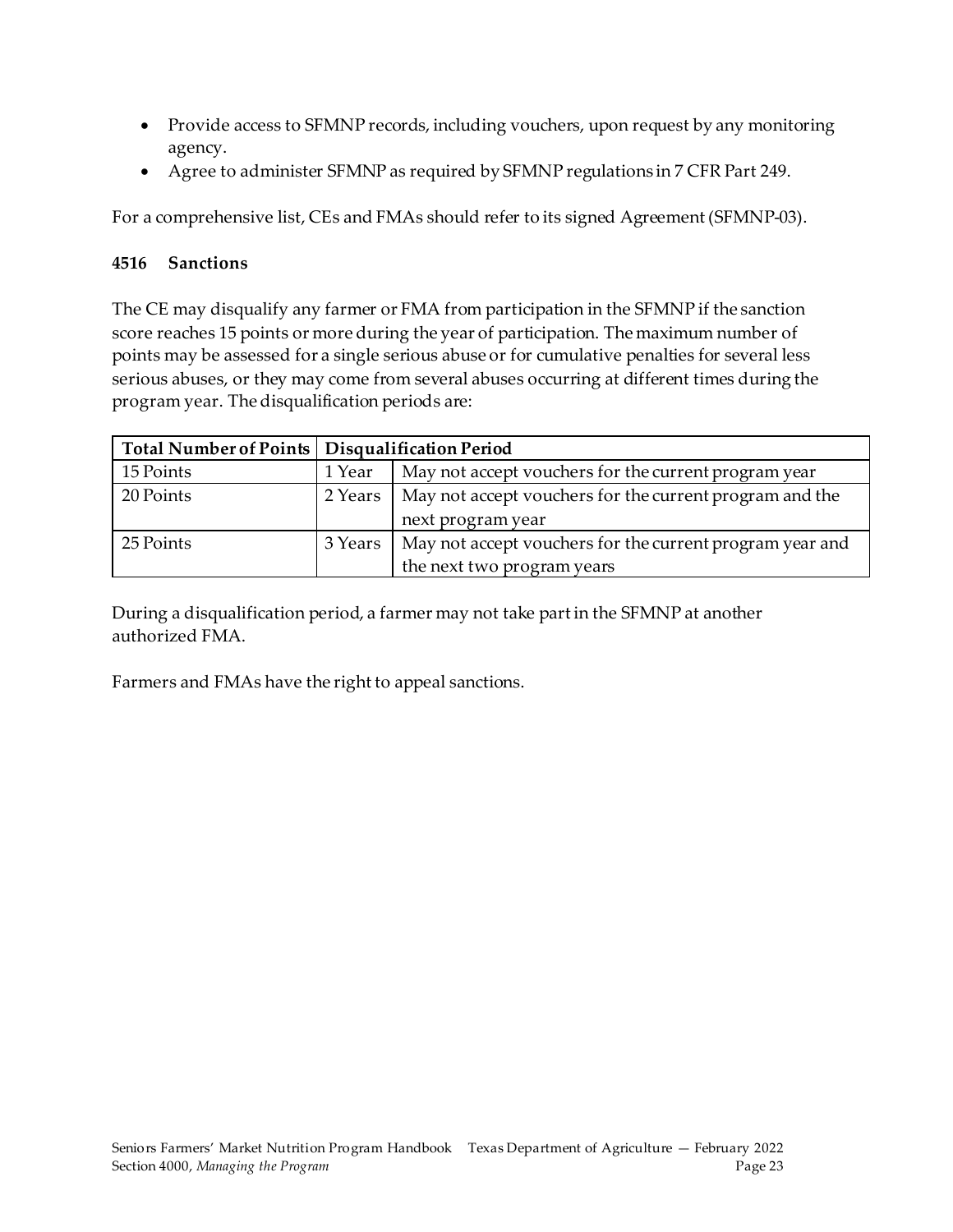Infractions include, but are not limited to:

|                | Infraction                                                                                                                                                                                                             | Explanation/Example                                                             | Points    |
|----------------|------------------------------------------------------------------------------------------------------------------------------------------------------------------------------------------------------------------------|---------------------------------------------------------------------------------|-----------|
| 1              | Redemption of invalid vouchers:<br>Missing signature<br>Redeemed after end date<br>$\bullet$                                                                                                                           | Must not exceed 5% of<br>redeemed vouchers                                      | 1 Point   |
| $\overline{2}$ | Providing unauthorized food or goods, except<br>for firearms, ammunition, or controlled<br>substances as defined in 21 USC 802 (including<br>alcohol and tobacco) which have a higher points<br>penalty. See #9 below. | Nuts or Clothing                                                                | 5 Point   |
| 3              | Charging SFMNP customers more than other<br>customers                                                                                                                                                                  | \$4.00 worth of food for a<br>participant is less than for a<br>non-participant | 5 Points  |
| $\overline{4}$ | Requiring cash to be paid by SFMNP participants<br>in addition to voucher                                                                                                                                              |                                                                                 | 5 Points  |
| 5              | Asking SFMNP participants to pay for vouchers<br>not redeemed by TDA                                                                                                                                                   |                                                                                 | 5 Points  |
| 6              | Falsifying information on vouchers                                                                                                                                                                                     | Date redeemed                                                                   | 5 Points  |
| $\overline{7}$ | Charging for food items not received                                                                                                                                                                                   | Rain checks                                                                     | 5 Points  |
| 8              | Providing false information on farmer/farmers'<br>market application                                                                                                                                                   |                                                                                 | 15 Points |
| 9              | Exchanging vouchers for money or non-food<br>items                                                                                                                                                                     | Alcohol, tobacco, firearms,<br>ammunition or other<br>controlled substance      | 25 Points |
| 10             | Refusing to provide access to records, prices or<br>redeemed vouchers to TDA staff or contracting<br>entities                                                                                                          |                                                                                 | 15 Points |

CEs must provide written notification of adverse action to participating farmers and FMAs of any violations of SFMNP requirements that require sanctions. CEs must sanction farmers and FMAs for sanctionable violations of SFMNP requirements as set forth above.

Refer to Item 4614.1, *Monitoring Procedures*, for more information on the requirement that CEs have a written monitoring procedure covering the monitoring of farmers' markets and farmers and administration of sanctions when infractions are found.

#### <span id="page-23-0"></span>**4517 Prohibition on Collecting Sales Tax**

State or local tax collection is prohibited on the purchase of foods bought with SFMNP vouchers. Farmers' markets are not required to pay sales tax on food purchased with vouchers and must not charge sales tax to SFMNP participants.